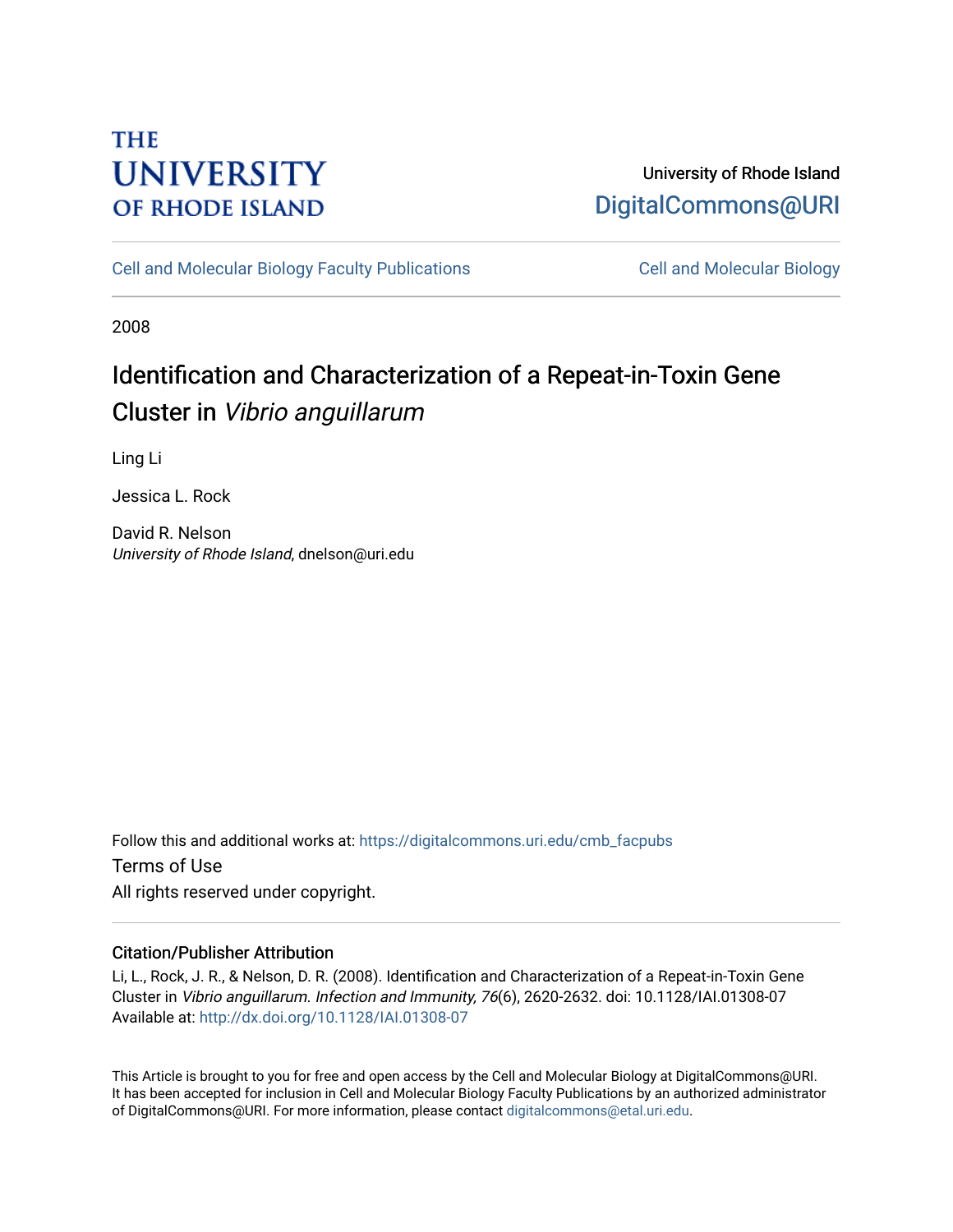### Identification and Characterization of a Repeat-in-Toxin Gene Cluster in *Vibrio anguillarum*

Ling Li, Jessica L. Rock,† and David R. Nelson\*

*Department of Cell and Molecular Biology, University of Rhode Island, Kingston, Rhode Island 02881*

Received 26 September 2007/Returned for modification 16 January 2008/Accepted 24 March 2008

*Vibrio anguillarum* **is the causative agent of vibriosis in fish. Hemolysins of** *V. anguillarum* **have been considered virulence factors during infection. One hemolysin gene,** *vah1***, has been previously identified but does not account for all hemolytic activity. The mini-Tn***10***Km mutagenesis performed with a** *vah1* **mutant resulted in a hemolysinnegative mutant. The region surrounding the mutation was cloned and sequenced, revealing a putative** *rtx* **operon with six genes (***rtxACHBDE***), where** *rtxA* **encodes an exotoxin,** *rtxC* **encodes an RtxA activator,** *rtxH* **encodes a conserved hypothetical protein, and** *rtxBDE* **encode the ABC transporters. Single mutations in** *rtx* **genes did not result in a hemolysin-negative phenotype. However, strains containing a mutation in** *vah1* **and a mutation in an** *rtx* **gene resulted in a hemolysin-negative mutant, demonstrating that the** *rtx* **operon is a second hemolysin gene cluster in** *V. anguillarum* **M93Sm. Reverse transcription-PCR analysis revealed that the** *rtxC* **and** *rtxA* **genes are cotranscribed, as are the** *rtxBDE* **genes. Additionally, Vah1 and RtxA each have cytotoxic activity against Atlantic salmon kidney (ASK) cells. Single mutations in** *vah1* **or** *rtxA* **attenuate the cytotoxicity of** *V***.** *anguillarum* **M93Sm. A** *vah1 rtxA* **double mutant is no longer cytotoxic. Moreover, Vah1 and RtxA each have a distinct cytotoxic effect on ASK cells, Vah1 causes cell vacuolation, and RtxA causes cell rounding. Finally, wild-type and mutant strains were tested for virulence in juvenile Atlantic salmon. Only strains containing an** *rtxA* **mutation had reduced virulence, suggesting that RtxA is a major virulence factor for** *V. anguillarum***.**

*Vibrio anguillarum* is a highly motile gram-negative, curved rod bacteria. This marine member of the class *Gammaproteobacteria* is one of the causative agents of vibriosis, a fatal hemorrhagic septicemic disease in fish, crustaceans, and bivalves (1). Fish infected with *V. anguillarum* display skin discoloration and erythema around the mouth, fins, and vent. Necrotic lesions are observed in the abdominal muscle (14). Mortality rates for infected fish populations may range from 30% to as high as 100% (1). Vibriosis has resulted in severe economic losses to aquaculture worldwide (1, 45) and affects many farm-raised fish including Pacific salmon, Atlantic salmon, sea bass, cod, and eel (1, 14, 18, 45).

Several genes have been reported to be correlated with the virulence of *V. anguillarum*, such as the *vah1* hemolysin gene cluster (40), the siderophore-mediated iron transport system (16), the *empA* metalloprotease gene (15, 36), and the *flaA* gene (37). The hemolytic activity of *V. anguillarum* has been considered the virulence factor responsible for hemorrhagic septicemia during infection (27). Hirono et al. (27) identified the first hemolysin gene, *vah1*, in *V. anguillarum* and suggested that the *vah1* gene is broadly distributed among *V. anguillarum* strains. Rock and Nelson (40) described a *vah1* gene cluster in *V. anguillarum* strain M93Sm, in which the *vah1* gene was linked to two putative lipase-related genes (*llpA* and *llpB*) and a hemolysin-like gene (*plp*) that appeared to function as a repressor of hemolytic activity. Furthermore, mutations in the *vah1* cluster of genes did not result in the loss of hemolytic

† Present address: Cubist Pharmaceuticals, 65 Hayden Ave., Lexing-

activity, suggesting that *V. anguillarum* contained more than one hemolysin (40). Additionally, Rodkhum et al. (41) found that *V. anguillarum* strain H775-3 contained four hemolysin genes (*vah2*, *vah3*, *vah4*, and *vah5*) in addition to *vah1*. The encoded proteins showed strong similarities to hemolysins of *V. vulnificus* (*vah2*) and *V. cholerae* (*vah3*, *vah4*, and *vah5*).

The repeat-in-toxin (RTX) family is a group of related protein toxins found in gram-negative bacteria. These toxins have a broad range of distribution and activities, which includes *Escherichia coli* HlyA hemolytic toxin (2, 35), *V. cholerae* RtxA cytotoxin (32), *V. vulnificus* RtxA cytotoxin (31), *Bordetella pertussis* CyaA adenylate cyclase (26), *Pseudomonas aeruginosa* alkaline protease (3), and *Actinobacillus pleuropneumoniae* Apx toxin (28, 29). These toxin genes usually form an operon and share some common features, such as posttranslational maturation by acylation, a C-terminal calcium-binding domain with tandem glycine/aspartic acid-rich repeats, and secretion of the toxin facilitated by type I secretion systems (TISS) (6). Studies demonstrate that the *rtx* operons are commonly found in *Vibrio* species. Lin et al. (32) first identified an *rtx* operon in *V. cholerae* and showed that the Rtx toxin caused HEp-2 cells to round up. Further research demonstrated that the Rtx toxin in *V. cholerae* was responsible for the covalent cross-linking of cellular actin (22), and an actin cross-linking domain (ACD) was recently discovered in the RtxA protein of *V. cholerae* (11). The *rtx* operon was also found in *V*. *vulnificus* where it functioned as a cytotoxin (31). Lee et al. (31) showed that *V. vulnificus* virulence in mice was dependent on *rtxA*. Recently, Satchell (42) renamed the RtxA toxin of *V. cholerae* the multifunctional autoprocessing Rtx toxin (MARTX). This new family of RtxA toxins exhibits highly conserved structural domains and variable catalytic activity domains assembled as mosaics. MARTX toxins are found in at least eight gram-negative

<sup>\*</sup> Corresponding author. Mailing address: Department of Cell and Molecular Biology, University of Rhode Island, Kingston, RI 02881. Phone: (401) 874-5902. Fax: (401) 874-2202. E-mail: dnelson@uri.edu.

Published ahead of print on 31 March 2008.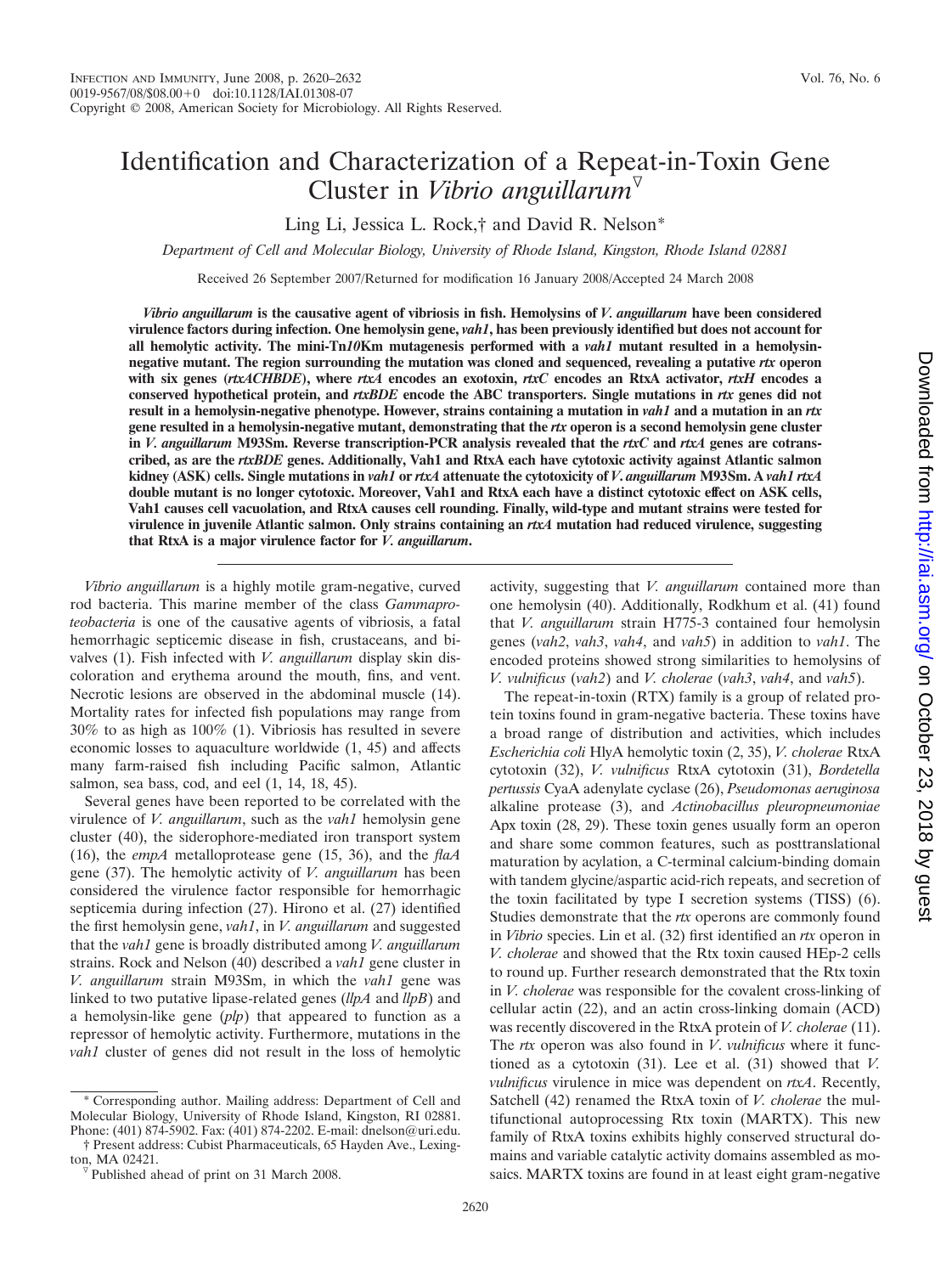| Strain or plasmid      | Genotype and feature(s)                                                                 | Reference  |
|------------------------|-----------------------------------------------------------------------------------------|------------|
| V. anguillarum strains |                                                                                         |            |
| M93Sm                  | Spontaneous Sm <sup>r</sup> mutant of M93 (serotype J-O-1)                              | 13         |
| S <sub>123</sub>       | $Smr$ Cm <sup>r</sup> ; M93Sm rtxA mutant                                               | This study |
| S <sub>189</sub>       | $Smr$ Cm <sup>r</sup> ; M93Sm rtxC mutant                                               | This study |
| S <sub>10</sub> 3      | $Smr$ Cm <sup>r</sup> ; M93Sm rtxB mutant                                               | This study |
| S <sub>191</sub>       | $Smr$ Cm <sup>r</sup> ; M93Sm <i>rtxD</i> mutant                                        | This study |
| <b>S206</b>            | $Smr$ Cm <sup>r</sup> ; M93Sm rtxE mutant                                               | This study |
| S <sub>171</sub>       | Sm <sup>r</sup> Kan <sup>r</sup> ; M93Sm vah1 mutant                                    | This study |
| S <sub>183</sub>       | Sm <sup>r</sup> Cm <sup>r</sup> Kan <sup>r</sup> ; M93Sm rtxA vah1 double mutant        | This study |
| S <sub>193</sub>       | Sm <sup>r</sup> Cm <sup>r</sup> Kan <sup>r</sup> ; M93Sm <i>rtxC vah1</i> double mutant | This study |
| JR7                    | Sm <sup>r</sup> Cm <sup>r</sup> Kan <sup>r</sup> ; M93Sm <i>rtxB vah1</i> double mutant | This study |
| S <sub>195</sub>       | Sm <sup>r</sup> Cm <sup>r</sup> Kan <sup>r</sup> ; M93Sm <i>rtxD vah1</i> double mutant | This study |
| <b>S208</b>            | Sm <sup>r</sup> Cm <sup>r</sup> Kan <sup>r</sup> ; M93Sm <i>rtxE vah1</i> double mutant | This study |
| E. coli strains        |                                                                                         |            |
| Sm10                   | <i>thi thr leu tonA lacY supE recA RP4-2-Tc::Mu::Km (<math>\lambda</math> pir)</i>      | 36         |
| S <sub>156</sub>       | Sm10 containing plasmid pLL1106                                                         | This study |
| Plasmids               |                                                                                         |            |
| pNQ705-1               | $\text{Cm}^{\text{r}}$ ; suicide vector with R6K origin                                 | 37         |
| pDM4                   | $\text{Cm}^r$ Kan <sup>r</sup> SacBC <sup>r</sup> ; suicide vector                      | 37         |
| pJR7                   | pBlueScript with partial $rtx$ operon (for sequence)                                    | This study |
| pBLUEscript            | Cloning vector                                                                          | Stratagene |
| pLL1106                | pDM4 containing the 5' and 3' parts of <i>vah1</i> (for allelic exchange mutagenesis)   | This study |

TABLE 1. Bacterial strains and plasmids used in this study

bacterial species, including members of the genera *Vibrio*, *Aeromonas*, and *Yersinia* (42).

In this study, we sought to identify and characterize genes in addition to *vah1* that contribute to the hemolytic activity of *V. anguillarum* M93Sm. Minitransposon mutagenesis was used to create and screen for hemolysin-negative mutants in a *vah1* mutant background. One mutant that exhibited negative hemolytic activity was obtained, and the region surrounding this mutation was cloned and sequenced. A putative *rtx* operon was identified and characterized. Additionally, the contributions of the Vah1 and the Rtx hemolysins to cytotoxicity in Atlantic salmon kidney (ASK) cells and to virulence in juvenile Atlantic salmon were determined.

#### **MATERIALS AND METHODS**

**Bacterial strains, plasmids, and growth conditions.** All bacterial strains and plasmids used in this report are listed in Table 1. *V. anguillarum* strains were routinely grown in Luria-Bertani broth plus 2% NaCl (LB20) (23), supplemented with the appropriate antibiotic, in a shaking water bath at 27°C. Overnight cultures of *V. anguillarum* were grown in LB20 and centrifuged  $(8,000 \times g, 10)$ min), and pelleted cells were washed twice with nine-salt solution (NSS) (23). Washed cells were resuspended to appropriate cell densities in experimental medium. Specific conditions are described in the text for each experiment. Antibiotics were used at the following concentrations: streptomycin,  $200 \mu g/ml$ ; chloramphenicol, 20 μg/ml for *E. coli* and 5 μg/ml for *V. anguillarum*; kanamycin, 80  $\mu$ g/ml; ampicillin, 100  $\mu$ g/ml; tetracycline, 2  $\mu$ g/ml.

**Bacterial mating.** Plasmids were introduced into *V. anguillarum* M93Sm from *E. coli* Sm10 ( $\lambda$  *pir*) by conjugation procedures described previously (37). Briefly, aliquots (100 µl) from overnight cultures of *V. anguillarum* and *E. coli* Sm10 were mixed at ratios of 1:1 in 2.5 ml of NSS plus 2.5 ml 10 mM MgSO4. The cell mixture was vacuum filtered onto a 0.45-µm-pore-size filter, which was placed on an LB15 agar plate (Luria-Bertani agar plus 1.5% NaCl) and allowed to incubate overnight at 27°C. Following incubation, the cells were removed from the filter by vigorous vortexing in 5 ml NSS. The cell suspension was spread on appropriate selection plates and allowed to incubate at 27°C until *V. anguillarum* colonies were observed.

**Mini-Tn***10***Km mutagenesis.** Mini-Tn*10*Km mutagenesis was carried out by using a method developed by Herrero et al. (25), with a modification (40). Briefly, *V. anguillarum* M93Sm was mated with *E. coli* CC118 ( *pir*)(pLOFKm) containing the mini-Tn*10*Km according the procedures described above. The transconjugants were selected onto LB20 plates supplemented with 200 µg/ml streptomycin (Sm<sup>200</sup>) and 80 µg/ml kanamycin (Kan<sup>80</sup>) for *V. anguillarum* mutants containing a mini-Tn*10*Km insertion. *V. anguillarum* colonies able to grow on LB20-Sm<sup>200</sup>-Kan<sup>80</sup> were transferred onto trypticase soy agar (TSA)-sheep blood agar plates, and hemolytic activity was determined by measuring  $\beta$ -hemolysis after 24 h at 27°C.

**Cloning of the mini-Tn***10***Km insertion mutation.** The region surrounding the gene, interrupted by the mini-Tn*10*Km mutagenesis, was cloned into pBluescript SKII<sup>+</sup> (Stratagene). Briefly, genomic DNA from *V. anguillarum* strain JR7 was extracted and digested with SacI, and digestion fragments were ligated into the SacI-digested site of pBluescript SKII<sup>+</sup>. Then, the ligated DNA was transformed into *E. coli* XL1 MRF' by electroporation, using a Bio-Rad gene pulser (at 1.5) kV, 25  $\mu$ F, 200  $\Omega$ ). Transformants were selected on LB agar plates supplemented with 100 µg/ml ampicillin. Plasmid DNA was purified from the clone using a Qiagen Mini-Prep kit (Qiagen). The plasmids were checked for the presence of inserted *V. anguillarum* DNA containing mini-Tn*10*Km by restriction digestion, followed by agarose gel electrophoresis. Clones of interest were saved for future study and sequencing.

**Construction of the** *vah1***::***Km* **allelic exchange mutation.** The plasmid pDM4 (generously provided by Debra Milton) was used to construct the *vah1*::*Km* allelic exchange mutant as described previously by Milton et al. (37). The kanamycin resistance gene was amplified from the TOPO2.1 vector (Invitrogen) with the primer pair Pm152 and Pm153 (Table 2) and inserted into the XbaI and SphI sites of pDM4. The 5' and 3' regions of *vah1* were amplified by PCR and inserted into either side of the kanamycin gene. The 5' flanking region of *vah1* was amplified from M93Sm genomic DNA with the primer pair Pm156 and Pm157 (Table 2), which amplified a 489-bp product and introduced XhoI and XbaI sites at the ends of the PCR product. The 3' flanking region was amplified from M93Sm genomic DNA with the primer pair Pm154 and Pm155 (Table 2), which amplified a 469-bp product and introduced SphI and SacI sites at the ends of the PCR product. Both of these PCR products were cloned, sequenced, and subcloned on either side of the kanamycin resistance gene to produce the pDM4 derivative plasmid pLL1106, which was transformed into *E. coli* Sm10 ( $\lambda$  pir) to produce the transformant strain S156. S156 was mated with *V. anguillarum* M93Sm, and the double-crossover transconjugants were selected with LB20- Kan80-Sm200-5% sucrose plates. The resulting *V. anguillarum* mutants were checked for the desired allelic exchange using PCR amplification and restriction enzyme digestion. The mutant was designated S171 and used in further studies.

**Insertional mutagenesis by homologous recombination of the** *rtx* **genes.** Insertional mutagenesis by homologous recombination was used to create gene interruptions within the structural genes of the *rtx* operon by integrating a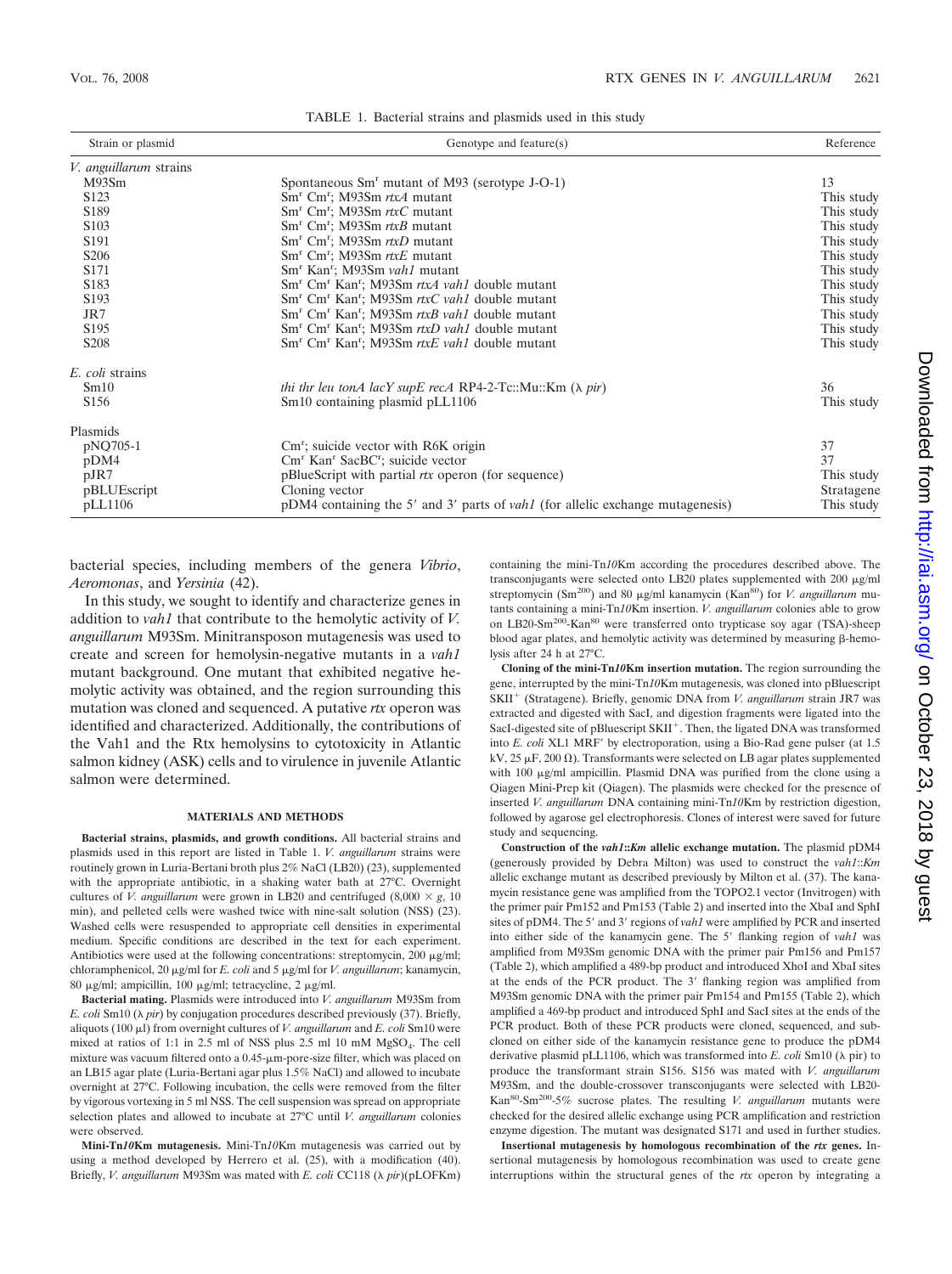| TABLE 2. Primers used in this study |  |  |  |
|-------------------------------------|--|--|--|
|-------------------------------------|--|--|--|

| Primer <sup>a</sup> | Sequence $(5'–3')^b$               | Target $^c$                       |
|---------------------|------------------------------------|-----------------------------------|
| Pm105               | ATCGAGAGCTCGCAAAATTCATGCTTATG      | rtxA insertion mutation           |
| Pm108               | ATCGATCTAGAGTTGTAAGCCGCAGCAC       | $rtxA$ insertion mutation         |
| Pm180               | ATCGAGAGCTCGATCGTGCAATGATGCAG      | $rtxC$ insertion mutation F       |
| Pm181               | ATCGATCTAGAGCGGCTTCGATTTCTCGT      | rtxC insertion mutation R         |
| $SD$ rtxB $F2$      | GCTAGGAGCTCGTTGCGATAATTCAGGT       | $rtxB$ insertion mutation         |
| $SD$ rtxB R2        | GCTAGTCTAGATACCGCTGATCGGAATCGT     | $rtxB$ insertion mutation         |
| Pm182               | ATCGAGAGCTCGCGTATTTGATGACGCAAAC    | $rtxD$ insertion mutation F       |
| Pm183               | ATCGATCTAGAGCTCACCTTACTTTGGACCT    | $rtxD$ insertion mutation R       |
| Pm190               | ATCGAGAGCTCGGATTTTGACCAATGCAGGT    | $rtxE$ insertion mutation         |
| Pm191               | ATCGATCTAGACATTAGCGGCCCTCTCGTT     | $rtxE$ insertion mutation         |
| Pm152               | ATCGATCTAGAGAACACGTAGAAAGCCAGT     | kan cassette amplification        |
| Pm153               | ACTGAGCATGCTCAGAAGAACTCGTCAAGAA    | kan cassette amplification        |
| Pm156               | ATCGACTCGAGATGTCAATAAACAGAAGAAA    | vah1 allelic exchange 5' flanking |
| Pm157               | ATCGATCTAGAGTTCGTTTCCGAACCACTAT    | vah1 allelic exchange 5' flanking |
| Pm154               | ATCGAGCATGCGGTTCATTGGCCTTACAA      | vah1 allelic exchange 3' flanking |
| Pm155               | ATCAGGAGCTCGATAAAATTAACATCGAATTAAC | vah1 allelic exchange 3' flanking |
| Pm111               | GGAAATTATTCCGCCGACGATGGA           | rtxA RT-PCR F                     |
| Pm112               | GCCGATACCGTATCGTTACCTGAA           | rtxA RT-PCR R                     |
| Pm180 (RT)          | <b>GATCGTGCAATGATGCAG</b>          | $rtxC$ RT-PCR F                   |
| Pm181 (RT)          | GCGGCTTCGATTTCTCGT                 | $rtxC$ RT-PCR R                   |
| Pm184               | GTTGTAGATGCGTGCCTTGCTCTG           | $rtxB$ RT-PCR                     |
| Pm185               | <b>CCAATATGGAGCAAATTGCCGCCG</b>    | rtxB RT-PCR                       |
| Pm182 (RT)          | GCGTATTTGATGACGCAAAC               | rtxD RT-PCR F1                    |
| Pm $183$ (RT)       | <b>GCTCACCTTACTTTGGACCT</b>        | $rtxD$ RT-PCR R2                  |
| Pm187               | GAGCGGGAAAAACCAACCCAAGT            | $rtxD$ RT-PCR $F3$                |
| Pm189               | GTGTTCACACCCTTGGGGCAGTC            | rtxD RT-PCR R4                    |
| Pm190 (RT)          | GGATTTTGACCAATGCAGGT               | $rtxE$ RT-PCR                     |
| Pm191 (RT)          | CATTAGCGGCCCTCTCGTT                | rtxE RT-PCR                       |

*<sup>a</sup>* RT, reverse-transcription primer.

*b* Restriction sites for SacI (GAGCTC), XbaI (TCTAGA), SphI (GCATGC), and XhoI (CTCGAG) are underlined.

*<sup>c</sup>* F, forward; R, reverse.

plasmid into each *rtx* gene. Primers (Table 2) were designed based on the *rtx* gene sequence of M93Sm (GenBank accession no. EU155486). For the construction of the *rtxA* mutant, a 281-bp DNA fragment was PCR amplified by using primers Pm105 and Pm108 (Table 2) and cloned into the suicide vector pNQ705 by using SacI and XbaI restriction endonucleases to yield the pNQ705 derivative plasmid pLL1037, which was confirmed by both PCR amplification and restriction analysis. The mobilizable suicide vector was transferred from *E. coli* Sm10 containing plasmid pLL1037 into *V. anguillarum* M93Sm by conjugation. Transconjugants were selected by utilizing the chloramphenicol resistance gene located on the suicide plasmid. The incorporation of the suicide vector into the *rtxA* gene was confirmed by PCR analysis, as described previously by Milton et al. (37). The resulting *V. anguillarum rtxA* mutant was designated S123 (Table 1). For creating the *rtxC*, *rtxB*, *rtxD*, and *rtxE* mutants, specific DNA fragments were amplified separately and used in the same protocol as that used for the *rtxA* gene interruption.

**RT-PCR.** The *V. anguillarum* wild-type strain M93Sm was grown to exponential phase ( $\sim$ 2  $\times$  10<sup>8</sup> CFU/ml), and 1 ml of cells was harvested by centrifugation at  $8,000 \times g$  for 10 min. Total RNA was isolated using an RNeasy kit (Qiagen) according to the manufacturer's instructions. Isolated RNA was treated with DNase and used as the template (a  $1-\mu g$ -per-50- $\mu$ l reaction mixture) for reverse transcription (RT)-PCR. RT-PCR was performed using Brilliant SYBR Green single-step quantitative RT-PCR (qRT-PCR) Master Mix (Stratagene). Briefly, gene-specific primers (Table 2) were used to reverse transcribe the specific cDNA from RNA templates, and the resulting cDNA was used as the template with which to amplify the specific DNA product, using the regular PCR method. Genomic DNA  $(1 \mu g)$  extracted from wild-type strain M93Sm was used as the positive control. The reaction mixture without the addition of reverse transcriptase was used as a negative control. The thermal profile was 50°C for 30 min and 95°C for 15 min and then 35 cycles of 95°C for 30 s, 55°C for 30 s, and 72°C for 30 s. PCR product was visualized in a 1% agarose gel with a 100-bp DNA molecular weight ladder (Promega).

**DNA sequencing.** All DNA sequencing was done at the URI Genomics and Sequencing Center (University of Rhode Island, Kingston, RI), using an ABI3170xl Genetic Analyzer unit (Applied Biosystems).

**Complementation of the** *rtx* **mutants.** The *rtx* gene fragments were cloned to test the ability to complement the various *rtx* gene mutants, as described previously by Rock and Nelson (40). The mutants were complemented by cloning the appropriate genes into the shuttle vector pSUP202 (GenBank accession no. AY428809). Briefly, total genomic DNA from *V. anguillarum* M93Sm was isolated. A restriction site (PstI or EcoRI) was chosen according to the *rtx* operon sequence data (GenBank accession no. EU155486) and added to the PCR primer set used to amplify the gene of interest plus the putative native promoter region ( $P_{\text{native}}$ ), which is the 500-bp upstream region of the *rtxD* and *rtxE* genes and the whole intergenic region of the *rtxC* and *rtxB* genes (as shown in Fig. 4A). For making constitutive expressed *rtx* genes, a constitutive promoter for *flaB*  $(P_{f_{q}R})$  (17), which was confirmed to constitutively express in both *E. coli* and *V*. *anguillarum* (L. Li and D. R. Nelson, unpublished data), was used to create P*flaB*-driven *rtx* genes (P*flaB* mutant) (Fig. 4A). P*flaB* was PCR amplified using plasmid pCE320(*gfp*)-P*flaB* (kindly supplied by Christian Eggers) (17) as the template. The restriction site SpeI was added to the primer set, which was used to insert the *flaB* promoter in front of the *rtx* gene (an SpeI site was also added to the PCR primer sets). All PCR fragments were subcloned into the PCR2.1 vector and digested with the appropriate restriction enzyme. The gel-purified gene fragment was ligated into pSUP202 and transformed into *E. coli* Sm10. *E. coli* Sm10 containing various pSUP202 plasmid derivatives (Fig. 4A) was conjugated into various *rtx* gene mutants by using the procedures described above. The conjugants were confirmed by using PCR amplification and restriction digestion.

**Cytotoxicity assay.** ASK cells (ATCC CRL-2747) were seeded into a six-well microtiter plate (Costar) in Leibovitz's L-15 medium (ATCC) supplemented with 10% fetal bovine serum and grown at 20°C to a cell density of  $\sim$  2  $\times$  10<sup>5</sup> cells ml<sup>-1</sup>. *V. anguillarum* cultures grown overnight were harvested, washed twice in NSS, and resuspended in NSS (at a cell density of  $\sim$ 2  $\times$  10<sup>9</sup> cells ml<sup>-1</sup>). The supernatant from the overnight culture was filtered though a 0.22-µm-pore-size filter (Millipore). Washed bacterial cells were added to ASK cells at various multiplicities of infection (MOI) and incubated at 20°C for up to 4 h. Filtered supernatant (1 ml) was added directly to ASK cells containing 1 ml fresh medium and incubated at 20°C for 4 h or overnight (20 h). Changes in cell morphology were assessed and photographed by viewing live cells with an inverted micro-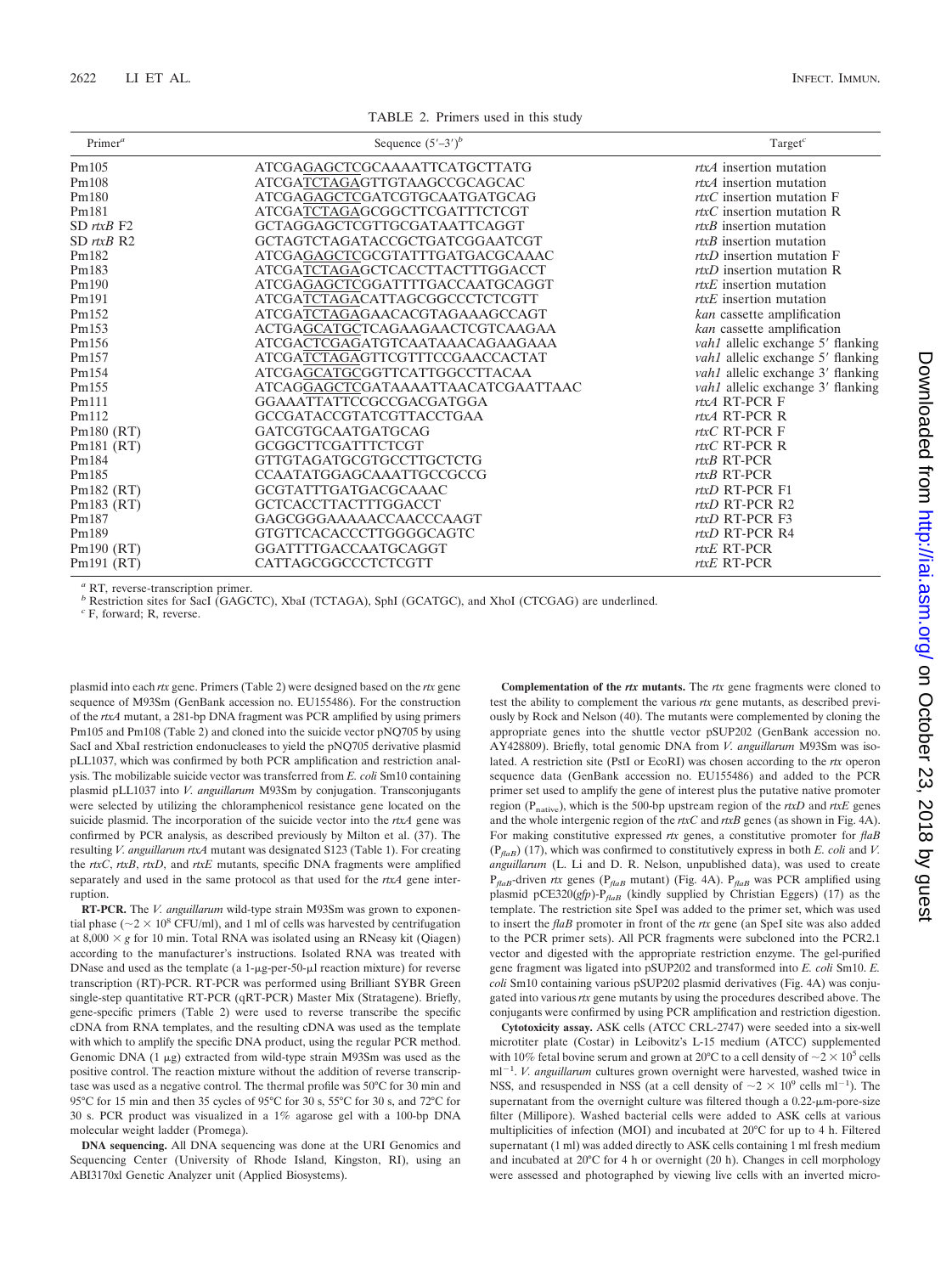

FIG. 1. Hemolytic activity of the wild-type *V. anguillarum* M93Sm and its hemolysin mutant strains with TSA-5% sheep blood agar. Mutations in single *rtx* genes did not eliminate the hemolytic activity of M93Sm (A); however, mutations in both the *vah1* and *rtx* genes resulted in the loss of hemolysin activity (B). All bacterial strains were transferred onto a sheep blood agar plate and incubated at 27°C for 48 h. S123, the *rtxA* mutant strain; S189, the *rtxC* mutant strain; S103, the *rtxB* mutant strain; S191, the *rtxD* mutant strain; S206, the *rtxE* mutant strain. S183, the *vah1 rtxA* double mutant strain; S193, the *vah1 rtxC* double mutant strain; JR7, the *vah1 rtxB* double mutant strain; S195, the *vah1 rtxD* double mutant strain; S208, the *vah1 rtxE* double mutant strain.

scope (Nikon TE2000 model). The concentration and viability of ASK cells were determined by the trypan blue dye exclusion method using a Vi-Cell cell viability analyzer (Beckman Coulter).

**Fish infections.** Hemolysin mutants were tested for virulence with juvenile Atlantic salmon (*Salmo salar* L.) by intraperitoneal (i.p.) injection, as described by Denkin and Nelson (14). Briefly, *V. anguillarum* cells grown in LB20 supplemented with appropriate antibiotics for 18 h at 27°C were harvested by centrifugation  $(8,000 \times g, 10 \text{ min}, 4^{\circ}\text{C})$ , washed twice in NSS, and suspended in NSS. The cell density of NSS suspensions was determined by serial dilution and spot plating. Fifteen fish (10 to 15 cm long) were used to test the virulence of each bacterial strain. Seven fish were sham inoculated with NSS as a negative control. Fish inoculated with different bacterial strains were maintained in separate tanks to prevent possible cross-contamination. Five fish were inoculated per dose, and three different doses per strain were used. Fish were inoculated i.p. with 100  $\mu$ l of cells (ranging from  $\sim$  10<sup>5</sup> to 10<sup>7</sup> CFU ml<sup>-1</sup>) in NSS or with NSS alone (control fish). The fish were anesthetized in water supplemented with tricaine methane

sulfonate  $(100 \text{ mg ml}^{-1})$  prior to inoculation and allowed to recover before they were returned to their tanks. Death due to vibriosis was determined by the observation of gross clinical signs and confirmed by the recovery and isolation of *V. anguillarum* cells resistant to the appropriate antibiotics from infected organs of dead fish. Observations were made for 21 days. All fish used in this research project were obtained from the URI East Farm Aquaculture Center.

#### **RESULTS**

**Mini-Tn***10***Km mutagenesis.** Previously, Rock and Nelson (40) found that when the *vah1* hemolysin gene was mutated in *V. anguillarum* M93Sm, the resulting mutant exhibited little or no reduction in hemolytic activity. This result, coupled with the observation that a mutation in the adjacent and divergently transcribed *plp* gene increased both the *vah1* transcription and the hemolytic activity, implied that there was a second hemolysin. To identify additional hemolysin genes in *V. anguillarum* M93Sm, mini-Tn*10*Km mutagenesis (25) was carried out with *V. anguillarum* JR1 (Table 1), a *vah1* insertion mutant of M93Sm (40). Over 3,000 mini-Tn*10*Km-containing colonies were screened on sheep blood agar plates for altered hemolytic activity. One clone, designated JR7, exhibited negative hemolytic activity (Fig. 1). This indicated that an unknown gene, other than *vah1*, was disrupted by a mini-Tn*10*Km insertion and that the mutations in this gene and in *vah1* together resulted in the complete loss of hemolytic activity in *V. anguillarum* M93Sm.

**Cloning and identification of the putative** *V. anguillarum rtx* **hemolysin genes.** To identify the gene interrupted by the mini-Tn*10*Km insertion, genomic DNA from strain JR7 was isolated and digested with SacI (Fig. 2A). Digested DNA fragments were inserted into the SacI site of plasmid pBluescript IISK and then transformed into *E. coli* XL1MRF. A fragment of  $\sim$ 13 kbp containing the kanamycin resistance gene was obtained, and the plasmid designated pJR7 was isolated for DNA



FIG. 2. Comparison of the *rtx* operon organization in *V. anguillarum* M93Sm (A) with that of *V. cholerae* and *V. vulnificus* (B). (A) The *rtx* operon and its flanking DNA in *V. anguillarum* M93Sm, as follows: *rtxA*<sub>Va</sub> encodes RtxA, a secreted toxin and virulence factor; *rtxC*<sub>Va</sub> is a putative acylase that acts as an RtxA<sub>Va</sub> activator;  $\frac{rxH_{Va}}{x}$  is a conserved hypothetical gene;  $\frac{rxBDE_{Va}}{x}$  are putative ABC transporters of RtxA<sub>Va</sub>. The open arrow indicates the insertion of the kanamycin cassette by mini-Tn*10*Km mutagenesis in the *rtxB*<sub>Va</sub> gene in JR7 (the *vah1 rtxB* double mutant). The DNA fragment between the SacI sites was cloned into plasmid pJR7 and sequenced by primer walking. The rest of the DNA is cloned and sequenced using inverse PCR. Identifications based on BLASTx similarities, as follows: ORF1, nicotinate-nucleotide-dimethylbenzimidazole phosphoribosyltransferase; ORF2, cobalamin synthase; ORF3, chemotaxis gene; ORF4, Na-carboxylase symporter. (B) The *rtx* operon and its flanking genes in *V. cholerae* El Tor strain N16961 and *V. vulnificus* strain YJ016 (9). The diagram shows the arrangements are identical for the *rtx* operon and the distinct flanking genes of three *Vibrio* species.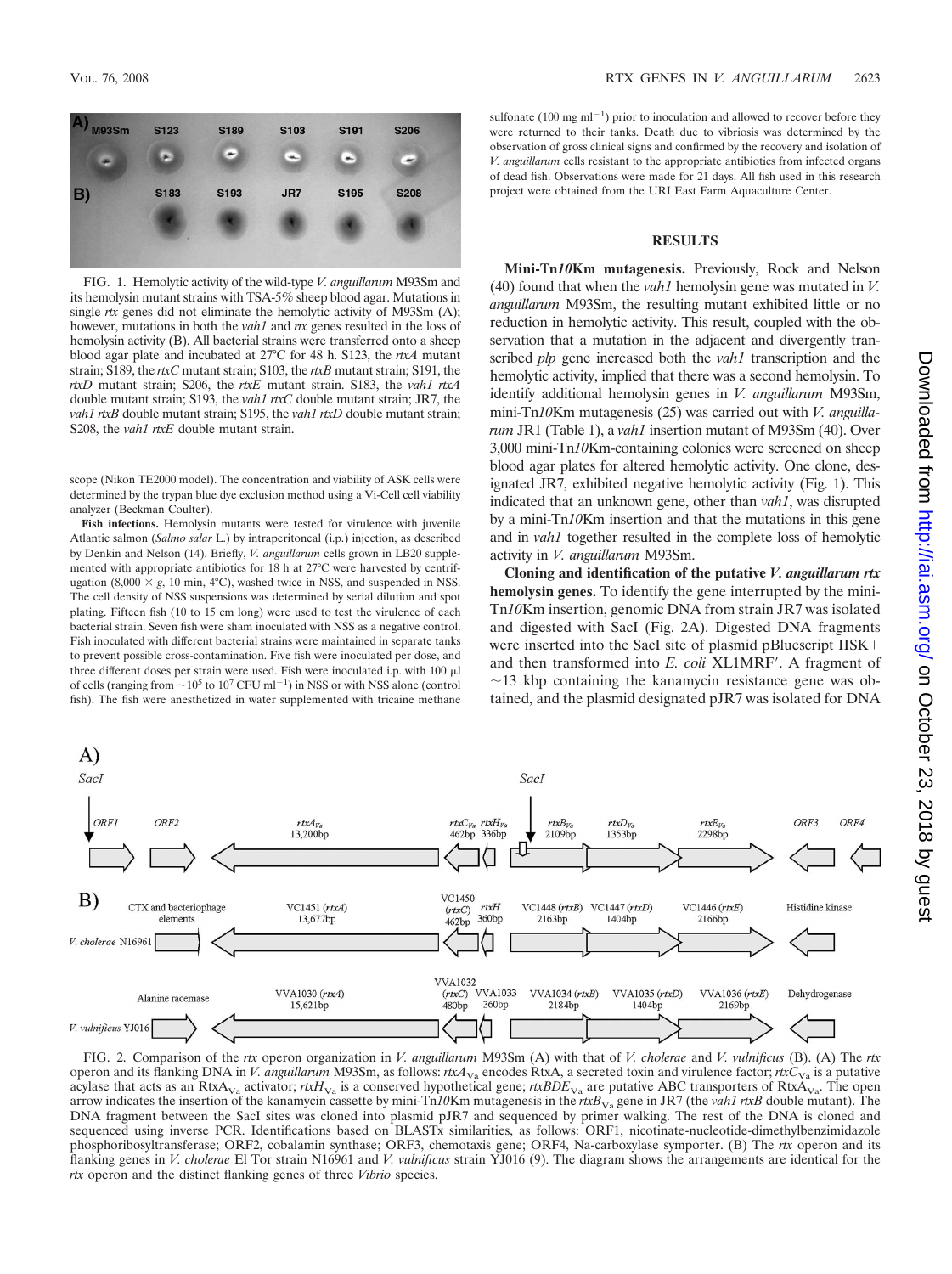|                                                         |                            |                                  | Homology to rtx genes of other species <sup><math>a</math></sup> |                                     |                                                       |                        |                                             |                                     |                                                       |                        |
|---------------------------------------------------------|----------------------------|----------------------------------|------------------------------------------------------------------|-------------------------------------|-------------------------------------------------------|------------------------|---------------------------------------------|-------------------------------------|-------------------------------------------------------|------------------------|
|                                                         | Predicted<br>no. of aa/    |                                  |                                                                  | V. vulnificus YJ016                 |                                                       |                        | V. vulnificus CMCP6                         |                                     |                                                       |                        |
| ORF                                                     | protein<br>mass<br>(kDa)   | Accession<br>no.                 | $%$ of<br>identity/<br>$%$ of<br>similarity                      | Homologue<br>locus                  | Putative<br>function                                  | Predicted<br>size (aa) | $%$ of<br>identity/<br>$%$ of<br>similarity | Homologue<br>locus                  | Putative<br>function                                  | Predicted<br>size (aa) |
| rtx $A_{\rm Va}$                                        | 4,399/467                  | EU155486                         | 90/95                                                            | NP 937086                           | Cytotoxin                                             | 5.206                  | 90/95                                       | NP 762440                           | Adhesin                                               | 5,206                  |
| $rtxC_{\rm Va}$                                         | 153/18                     | EU155486                         | 75/89                                                            | NP 937088                           | Rtx acylase                                           | 159                    | 75/89                                       | NP 762441                           | Acyltransferase                                       | 153                    |
| rtx $H_{\rm Va}$                                        | 111/12                     | EU155486                         | 69/78                                                            | NP 937089                           | Hypothetical<br>protein                               | 119                    | 69/78                                       | NP 762442                           | Hypothetical<br>protein                               | 89                     |
| rtx $B_{\rm Va}$<br>$rtxD_{\rm Va}$<br>rtx $E_{\rm Va}$ | 702/79<br>450/51<br>765/85 | EU155486<br>EU155486<br>EU155486 | 67/80<br>63/77<br>71/84                                          | NP 937090<br>NP 937091<br>NP 937092 | ABC transporter<br>ABC transporter<br>ABC transporter | 727<br>467<br>722      | 73/86<br>62/77<br>71/84                     | NP 762443<br>NP 762444<br>NP 762445 | ABC transporter<br>ABC transporter<br>ABC transporter | 535<br>453<br>722      |

TABLE 3. Homology analysis of the *rtx* operon of *V. anguillarum* and other species

*<sup>a</sup>* N/A, not applicable, no homology by BLASTx; aa, amino acid(s).

sequencing. Sequencing of the pJR7 plasmid revealed four complete open reading frames (ORFs) and one incomplete ORF (Fig. 2A). BLASTx analysis of the ORFs within this region (24) revealed a cluster of genes that displayed a high level of similarity to genes involved in the biogenesis of RTX toxins in several gram-negative organisms, including *V. cholerae* N16961 (GenBank accession number NP231094) (32) and *V. vulnificus* CMCP6 (GenBank accession number NP762440) and YJ016 (GenBank accession number NP937086) (9). A 13,200-bp ORF homologue of *rtxA* encodes a putative 440-kDa exotoxin designated *rtxA* of *V. anguillarum* ( $rtx<sub>Va</sub>$ ). A 462-bp *rtxC*-like gene, designated *rtxC*<sub>Va</sub>, is upstream of *rtxA*<sub>Va</sub> and encodes a putative acylase for  $RtxA<sub>Va</sub>$  activation. Additionally, a 336-bp *rtxH*-like *V. anguillarum* gene, *rtxH*<sub>Va</sub>, is upstream of *rtxC*<sub>Va</sub>. Two ORFs located downstream of *rtxA*<sub>Va</sub> are homologous to nicotinate-nucleotide-dimethylbenzimidazole phosphoribosyltransferase (ORF1) and cobalamin synthase (ORF2). The sequence of the incomplete ORF was found to be homologous to the *rtxB* gene, an ABC transporter containing an ATP binding cassette that is thought to facilitate the transport of RTX toxins. Sequencing data also revealed that the mini-Tn*10*Km was inserted into this *rtxB* homologue gene (designated  $rtxB_{\text{Va}}$ ), which has an orientation opposite to that of *rtxH*<sub>Va</sub>, *rtxC*<sub>Va</sub>, and *rtxA*<sub>Va</sub> (Fig. 2A).

Since previous studies of other *rtx* operons showed that at least two transport genes exist in *rtx* operons (32), inverse PCR was used to complete the 3'-end sequence of  $rtxB<sub>Va</sub>$  and to identify other possible downstream transporters. Several inverse PCR fragments were obtained (data not shown) and sequenced. The completely sequenced region is available as GenBank accession number EU155486. Analysis of the DNA sequences revealed two additional ORFs downstream of *rtx-* $B_{\text{Va}}$  that exhibited strong homology to the ABC transporter proteins (Table 3) and were designated  $rtxD_{Va}$  and  $rtxE_{Va}$ . Both ORFs were located immediately downstream of  $rtxB_{Va}$ (Fig. 2). The three putative transport genes ( $rtxB_{Va}$ ,  $rtxD_{Va}$ , and  $rtxE_{Va}$ ) are transcribed in the same direction and exhibit overlapping regions between the start and stop codons. Like  $rtxB<sub>Va</sub>$ ,  $rtxE<sub>Va</sub>$  contains an ATP binding cassette region and may act as an ABC transporter.  $rtxD<sub>Va</sub>$  encodes a putative transmembrane fusion protein and is likely part of the ABC transport system for the export of  $RtxA<sub>Va</sub>$  (6, 32). Inverse PCR and DNA sequencing also identified two other ORFs downstream of  $rtxE_{Va}$ , which are homologous to a chemotaxis gene (ORF3) and a Na-carboxylase symporter gene (ORF4).

*V. anguillarum rtx* **operon shares strong homology with other** *rtx* **operons.** Examination and analysis of the predicted amino acid sequences in the *V. anguillarum rtx* operon by BLASTp (24) revealed important similarities to and differences from other members of the RTX family (Table 3). For example, analysis of the  $RtxA<sub>Va</sub>$  sequence identified a 95% similarity to that of RtxA of *V. vulnificus* and a 90% similarity to that of RtxA of *V. cholerae* El Tor N16961. Besides the *Vibrio* species, sequence analysis of  $RtxA<sub>Va</sub>$  also revealed strong homology with RtxA toxins of other gram-negative bacteria, including the putative cytotoxin RtxA in *Yersinia enterocolitica*, which shares 67% homology with RtxAVa. The RtxA toxin in *Aeromonas hydrophila* has a 72% similarity with  $RtxA<sub>Va</sub>$ . However, BLASTp analysis did not show significant similarity to HlyA, the RTX toxin/hemolysin of *E. coli* O157:H7 (35). It should be noted that HlyA contains only 998 amino acids (22% as long), compared to the 4,400 amino acids of  $RtxA<sub>Va</sub>$ .

In contrast to the RtxA toxins, the activator ( $RtxC<sub>Va</sub>$ ), the  $RtxH<sub>Va</sub>$ , and the secretion ( $RtxB<sub>Va</sub>$ ,  $RtxD<sub>Va</sub>$ , and  $RtxE<sub>Va</sub>$ ) gene products for  $RtxA<sub>Va</sub>$  share significant similarities among bacterial species. For example,  $RtxB<sub>Va</sub>$  has a homology of 63% to RtxB of *E. coli* O157:H7 and 86% to RtxB of *V. vulnificus* CMCP6. High similarities of transporter proteins indicate that RtxA toxin-related TISSs have been highly conserved in gramnegative bacteria. Interestingly, there are usually three transport genes, *rtxB*, *rtxD*, and *rtxE*, for the secretion of RtxA toxins larger than 350 kDa or 3,200 amino acids in length, like those in *Vibrio*, *Yersinia*, or *Aeromonas* species (Table 3), while only two transport genes, *rtxB* and *rtxD*, are described for the secretion of relatively smaller RtxA toxins, such as those in *B. pertussis*, *E. coli*, and *Pseudomonas* species, which have RtxA toxins with molecular masses of 177 kDa (26), 110 kDa (35), and 55 kDa (3), respectively. Additionally, RtxE proteins are also ATP binding proteins, which share high homology with RtxB. For example,  $RtxE_{Va}$  was found to have 64% similarity with RtxB of *E. coli* O157:H7 (Table 3), as well as 84% similarity with RtxE of *V. vulnificus* and *V. cholerae*.

While the arrangement of *rtx* genes in *V. anguillarum* M93Sm was also found to be similar to that of other species, the flanking sequences are quite different, even for other species of *Vibrio* (Fig. 2). Specifically, immediately adjacent to the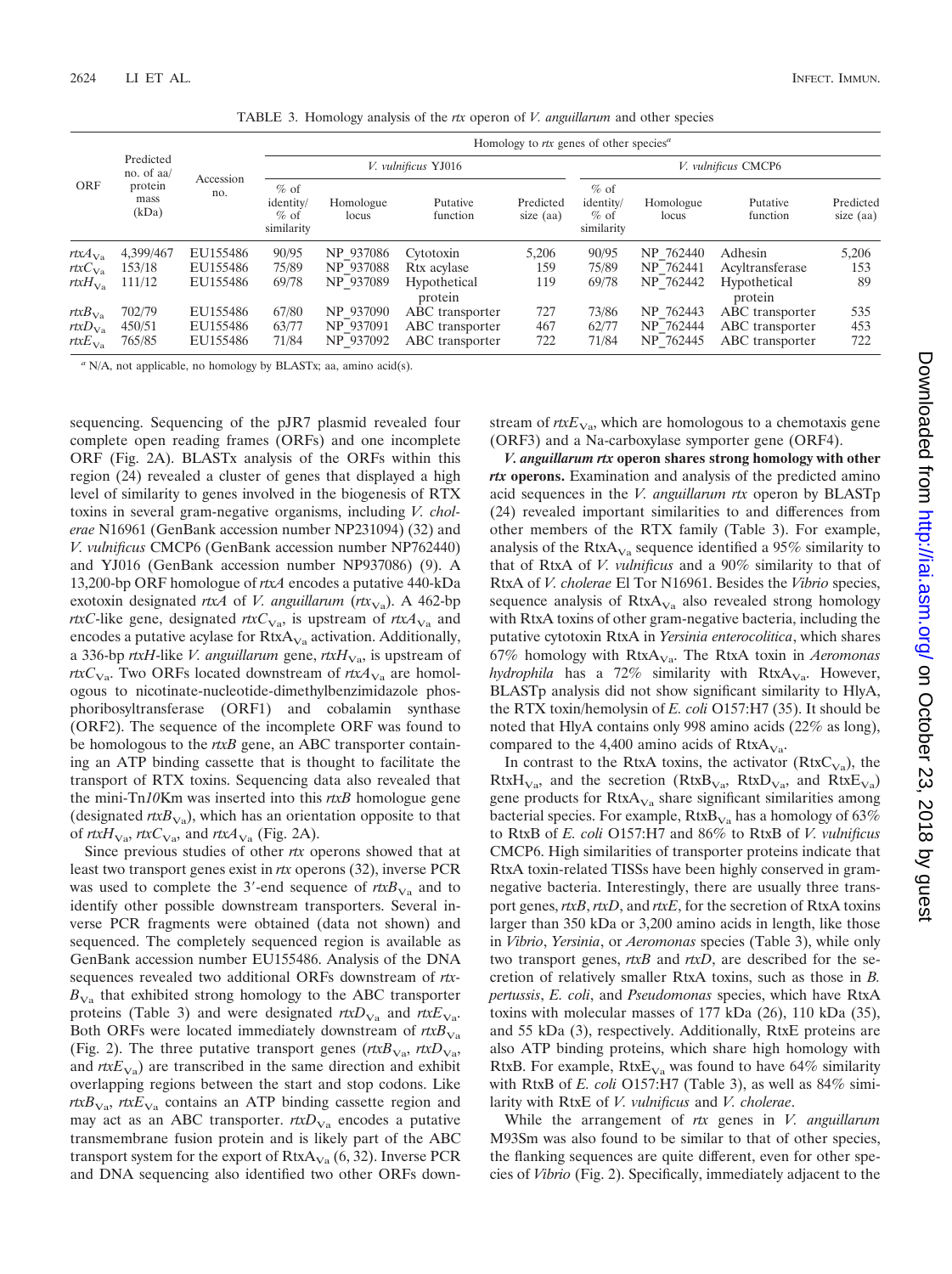|                                             | Homology to rtx genes of other species <sup><i>a</i></sup> |                           |                        |                                             |                    |                         |                        |  |
|---------------------------------------------|------------------------------------------------------------|---------------------------|------------------------|---------------------------------------------|--------------------|-------------------------|------------------------|--|
|                                             |                                                            | V. cholerae El Tor N16961 |                        |                                             |                    | Yersinia enterocolitica |                        |  |
| $%$ of<br>identity/<br>$%$ of<br>similarity | Homologue<br>locus                                         | Putative<br>function      | Predicted<br>size (aa) | $%$ of<br>identity/<br>$%$ of<br>similarity | Homologue<br>locus | Putative<br>function    | Predicted<br>size (aa) |  |
| 85/92                                       | NP 231094                                                  | Cytotoxin                 | 4,558                  | 48/67                                       | CAJ90394           | Cytotoxin RtxA          | 3,212                  |  |
| 73/88                                       | NP 231093                                                  | Rtx acylase               | 153                    | 51/73                                       | CAJ90393           | RtxA activator          | 152                    |  |
| 68/76                                       | NP 231092                                                  | Hypothetical<br>protein   | 119                    | 59/74                                       | CAJ90392           | Hypothetical<br>protein | 124                    |  |
| 66/81                                       | NP 231091                                                  | ABC transporter           | 720                    | 48/65                                       | YP 001006250       | ABC transporter         | 708                    |  |
| 63/78                                       | NP 231090                                                  | ABC transporter           | 467                    | 39/60                                       | YP 001006251       | ABC transporter         | 464                    |  |
| 72/84                                       | NP 231089                                                  | ABC transporter           | 721                    | 52/70                                       | YP 001006252       | ABC transporter         | 710                    |  |

TABLE 3—*Continued*

*rtxE* gene of *V*. *anguillarum* M93Sm there is a putative chemotaxis gene (ORF3). In *V. cholerae*, a histidine kinase/response regulator (VC1445) is adjacent to *rtxE*, while a ubiquitous dehydrogenase (VVA1037) is found in *V. vulnificus* YJ016 (9). On the other side of the *rtx* gene cluster (downstream of *rtxA*), CTX structural genes and bacteriophage elements are present in the *V. cholerae* genome (32), and the *V. vulnificus* YJ016 *rtx* genes are located next to an alanine racemase gene (VVA1029), whereas a cobalamin synthase gene (ORF2) is downstream of the *V. anguillarum* M93Sm *rtxA* gene (Fig. 2).

**The** *rtx* **operon confers hemolytic activity in** *V. anguillarum* **M93Sm.** Mutations were constructed in each *rtx* gene by insertional mutagenesis, as described in Materials and Methods. Examination of each mutant for hemolytic activity revealed that a single mutation in any *rtx* gene gave a hemolytic activity similar to that of the wild-type strain M93Sm (Fig. 1). The results indicated that the loss of any *rtx* gene did not eliminate hemolytic activity, a result which was consistent with the previous report suggesting that *V. anguillarum* contains two hemolysin gene clusters, one of which includes the *vah1* hemolysin gene (40). In order to eliminate the hemolytic effect of *vah1*, a mutation in *vah1* was constructed by allelic exchange. The resulting mutant (S171) had a hemolytic activity similar to that of the wild type, as shown previously (40) (data not shown). The insertional mutation in each of the *rtx* genes was constructed in the S171 background. The *vah1 rtxA*<sub>Va</sub> double mutant (S183) exhibited a negative hemolytic activity (Fig. 1), which indicated that both *vah1* and  $r\alpha A_{Va}$  were required for hemolytic activity in *V. anguillarum* M93Sm. Furthermore, strains carrying the double mutations of *vah1* and any other gene in the *rtx* operon, including *vah1 rtxC*<sub>Va</sub> (S193), *vah1 rtxB*<sub>Va</sub> (JR7), *vah1 rtxD*<sub>Va</sub> (S195), and *vah1 rtxE*<sub>Va</sub> (S208), all failed to exhibit any hemolytic activity (Fig. 1). This result indicated that all genes in the *rtx* operon were necessary for the hemolytic activity in *V. anguillarum* M93Sm.

**Transcriptional analysis of the**  $rtx_v$  **operon.** RT-PCR was used to discover the transcriptional pattern of the *rtx* genes in *V. anguillarum* M93Sm. Primers complementary to the 3' end of one gene and the 5' end of the immediately adjacent downstream gene were used to determine whether transcription resulted in polycistronic mRNA (Table 2 and Fig. 3). RT-PCR data showed that a 646-bp PCR product was amplified with primers crossing the intergenic space of  $\text{tr}xC_{\text{Va}}$  and  $\text{tr}xA_{\text{Va}}$  (Fig. 3, lane 7), which indicated that  $rtxA_{Va}$  and  $rtxC_{Va}$  were transcribed together as a polycistronic mRNA, even with 22 bases between the two genes. Additionally, quantitative RT-PCR showed that  $\mathit{rtxC}_{\mathbf{V}a}$  and  $\mathit{rtxA}_{\mathbf{V}a}$  had similar numbers of transcripts,  $\sim 10^6$  copies per 100 ng total RNA (data not shown). Furthermore, RT-PCR products of the predicted size were generated between  $rtxB_{Va}$  and  $rtxD_{Va}$  (577 bp) and between *rtxD*<sub>Va</sub> and *rtxE*<sub>Va</sub> (670 bp) (Fig. 3, lanes 17 and 27, respectively), indicating that the three transporter genes were also transcribed as a polycistronic mRNA, as suggested by sequence analysis, since the three transporter genes overlap each other (Fig. 2A).

**Complementation of the**  $rtx_{\text{Va}}$  **gene mutants.** Plasmid constructions were made to complement the *rtx* gene mutants as described previously (40) and shown in Fig. 4A. With the exception of the plasmid constructed for *rtxE*, complementation plasmids for each expression unit were made in two ways: (i) those containing the structural genes plus enough of the upstream sequence to contain the putative native promoter,  $P<sub>native</sub>$ ; and (ii) those in which the structural genes were inserted behind a strong constitutive promoter for  $f/aB$ ,  $P_{f/aB}$  (7, 17), to drive the genes in question. For *rtxE*, only the putative Pnative was used. Surprisingly, the plasmid containing the *rtxCH/B* intergenic region plus the *rtxBDE* gene fragment (Pnative-*rtxBDE*) (Fig. 4A) did not restore the hemolytic activities of JR7 (the *vah1 rtxB* double mutant) and S195 (the *vah1 rtxD* double mutant); instead, the plasmid containing the *rtxBDE* genes driven by the constitutive  $P_{\text{flaB}}$  ( $P_{\text{flaB}}$ -*rtxBDE*) restored the hemolytic activities of both strains JR7 and S195 (Fig. 4). The results suggested the possibility of a regulatory site adjacent to or in the putative native promoter of the *rtxB* gene that is necessary for transcription but does not function in *trans*. Additionally, plasmids harboring the *rtxBD* fragment driven by the *flaB* promoter failed to restore hemolytic activity in either the *vah1 rtxB* (JR7) or the *vah1 rtxD* (S195) double mutant (Fig. 4). This suggested that mutations in *rtxB* or *rtxD* had a polar effect on *rtxE* expression. Similarly, the plasmid harboring the *rtxDE* gene plus its 500-bp upstream region  $(P_{\text{native}}\text{-}rtxDE)$  (Fig. 4) could not complement the hemolytic activity of *vah1/rtxD* mutant (S195), while the *rtxDE* gene, driven by the constitutive  $P_{\text{flaB}}$  ( $P_{\text{flaB}}$ -*rtxDE*), restored the hemolytic activity of strain S195 (Fig. 4). Surprisingly, the *vah1 rtxE* mutant (S208) complemented with pSUP202 containing *rtxE* plus its 500-bp upstream fragment (Pnative-*rtxE*) completely restored hemolytic activity. This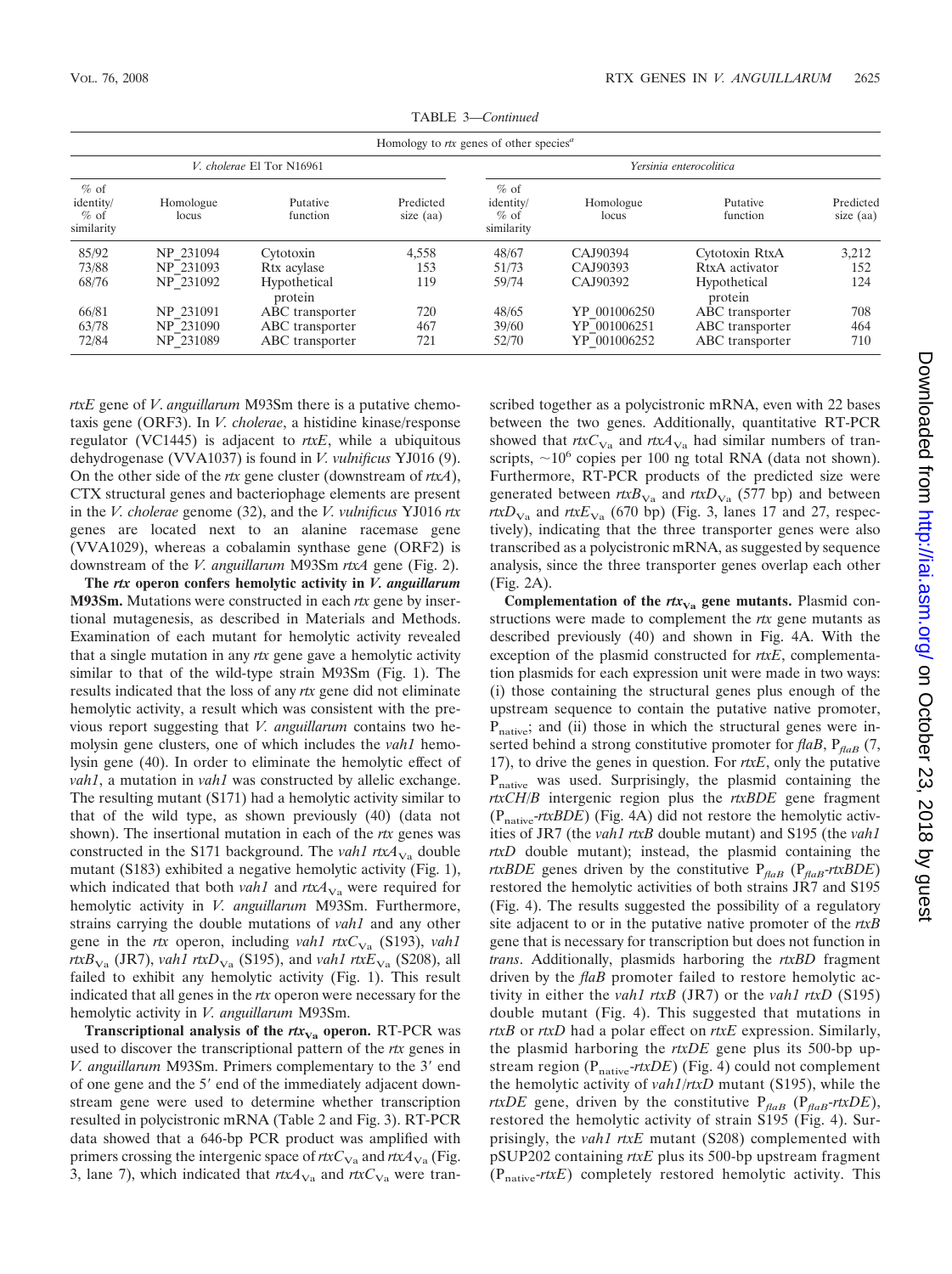|                                             |                    |                                                | Homology to rtx genes of other species <sup><math>a</math></sup> |                                             |                    |                      |                        |
|---------------------------------------------|--------------------|------------------------------------------------|------------------------------------------------------------------|---------------------------------------------|--------------------|----------------------|------------------------|
|                                             |                    | Aeromonas hydrophila subsp. ATCC 7966          |                                                                  |                                             | E. coli O157:H7    |                      |                        |
| $%$ of<br>identity/<br>$%$ of<br>similarity | Homologue<br>locus | Putative<br>function                           | Predicted<br>size (aa)                                           | $%$ of<br>identity/<br>$%$ of<br>similarity | Homologue<br>locus | Putative<br>function | Predicted<br>size (aa) |
| 57/72                                       | YP 855898          | RtxA toxin                                     | 4.685                                                            | $N/A^a$                                     | NP 052622          | Hemolysin            | 998                    |
| 64/84                                       | YP 855897          | Cytolysin-activating<br>lysine-acyltransferase | 149                                                              | 31/56                                       | NP 052623          | HlyA acylase         | 163                    |
| 69/82                                       | YP 855896          | Hypothetical protein                           | 132                                                              | $N/A^a$                                     |                    |                      |                        |
| 61/77                                       | YP 855895          | ABC transporter                                | 695                                                              | 47/63                                       | NP 052625          | ABC transporter      | 706                    |
| 58/76                                       | YP 855894          | ABC transporter                                | 454                                                              | 30/41                                       | NP 052626          | ABC transporter      | 479                    |
| 67/80                                       | YP 855893          | ABC transporter                                | 719                                                              | 48/64                                       | NP 052625          | ABC transporter      | 706                    |

TABLE 3—*Continued*

result indicated that the *rtxE* gene was able to be transcribed from its own native promoter, even though *rtxE* is also transcribed as a polycistronic mRNA together with *rtxB* and *rtxD* (Fig. 3, lane 27).

Plasmids containing the *rtxB/HC* intergenic region plus the *rtxC* gene ( $P_{\text{native}}$ *-rtxC*) or the  $P_{\text{flag}}$ -driven *rtxC* gene ( $P_{\text{flag}}$ *rtxC*) (Fig. 4) did not restore the hemolytic activity of strain S193 (the *vah1 rtxC* mutant). Thus, the mutation in *rtxC* had a polar effect on the *rtxA* gene. Attempts to complement the *vah1 rtxA* double mutant were not successful due to the difficulty of cloning and conjugating the 13-kbp-long *rtxA* or *rtxHCA* gene fragment.

Cytotoxic activities of Vah1 and RtxA<sub>Va</sub> against ASK cells. The RTX toxins produced in *V. cholerae* and other gramnegative bacteria typically display cytotoxic or hemolytic activities (31, 32, 35). In *V. cholerae*, RTX toxin causes HEp-2 cells to round up and detach from surfaces (32). In this study, an ASK cell line was used to test the cytotoxic activity of *V.*

*anguillarum* M93Sm and its various hemolysin mutants. Briefly, ASK cells ( $\sim$ 3  $\times$  10<sup>5</sup> cells/ml) were exposed to *V*. *anguillarum* cells (MOI, 500) for up to 4 h. As shown in Fig. 5A, more than 99% of the ASK cells were detached and killed  $(P < 0.01)$ when exposed to washed M93Sm cells. ASK cells also exhibited extensive rounding prior to detachment (Fig. 5B-1). Exposing the ASK cells to washed S171 (the *vah1* deletion mutant) cells also resulted in rounding and a significant decrease in attachment (Fig. 5B-2). After 4 h of exposure to S171 cells, only 8% of the ASK cells were still attached to the surface  $(P < 0.01)$ compared to that attached to NSS-treated cells. The *rtxA* mutant strain (S123) exhibited weaker cytotoxicity against ASK cells, with about 60% of the cells still attached after treatment  $(P < 0.1)$ . No rounding of the ASK cells was observed when they were treated with S123 cells (Fig. 5B-3). When ASK cells were exposed to the hemolysin-negative strain S183 (the *vah1 rtxA* double mutant), no cytotoxic activity was observed (Fig. 5A) during the 4-h exposure, and ASK cells did not exhibit



FIG. 3. RT-PCR analysis of transcription from the *rtx* operon in *V. anguillarum* M93Sm. RT-PCR was performed with 100 ng RNA obtained from M93Sm cells grown for 12 h in LB20, using primers labeled as A (Pm112), B (Pm111), C (Pm181), D (Pm180), E (Pm185), F (Pm184), G (Pm183), H (Pm182), I (Pm189), J (Pm187), K (Pm191), and L (Pm190). Lanes 4, 14, and 24, 100-bp molecular marker; lanes 1 to 3, 11 to 13, and 21 to 23, PCRs performed with M93Sm genomic DNA as template served as positive controls; lanes 5 to 7, 15 to 17, and 25 to 27, RT-PCRs performed with 100 ng RNA from 12-h M93Sm cultures. Lanes 8 to 10, 18 to 20, and 28 to 30, PCRs performed without reverse transcriptase, as negative controls. The primers used were as follows: A and B, shown in lanes 1, 5, and 8; C and D, shown in lanes 2, 6, and 9; A and D, shown in lanes 3, 7, and 10; E and F, shown in lanes 11, 15, and 18; G and H, shown in lanes 12, 16, and 19; E and H, shown in lanes 13, 17, and 20; I and J, shown in lanes 21, 25, and 28; K and L, shown in lanes 22, 26, and 29; I and L, shown in lanes 23, 27, and 30. The map of the *rtx* operon shows the locations of the primers used and the lengths of the amplicons obtained.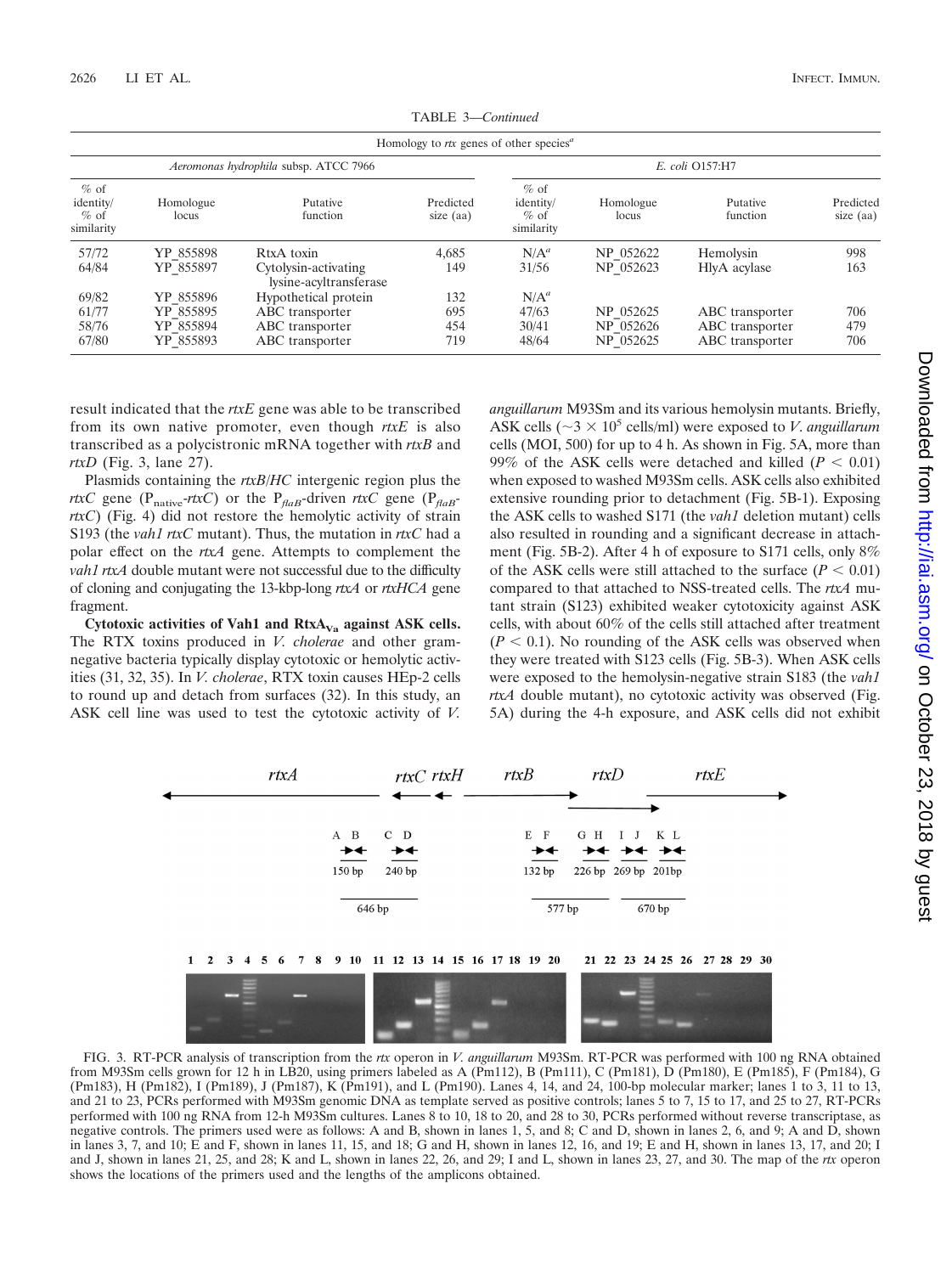| A) | rtxA                             | rtxC rtxH<br>rtxB                      | rtxD               | rtxE |
|----|----------------------------------|----------------------------------------|--------------------|------|
|    |                                  | Pnative-rtxBDE                         |                    |      |
|    |                                  | PflaB-rtxBDE                           |                    |      |
|    |                                  | PflaB-rtxBD                            |                    |      |
|    |                                  | Pnative-rtxC                           | Pnative-rtxDE      |      |
|    |                                  | PflaB-rtxC                             | PflaB-rtxDE        |      |
|    |                                  |                                        | Pnative-rtxE       |      |
| B) |                                  |                                        |                    |      |
|    | Strain                           | Transformed plasmid                    | Hemolytic Activity |      |
|    | M93Sm                            | None                                   | $^{+}$             |      |
|    | S193 ( <i>vah1 rtxC</i> mutant)  | $pSUP202/P_{native}\text{-}rtxC$       |                    |      |
|    | S193 (vah1 rtxC mutant)          | $pSUP202/P_{\text{flag}}-rtxC$         |                    |      |
|    | JR7 (vah1 rtxB mutant)           | $p$ SUP202/P <sub>native</sub> -rtxBDE |                    |      |
|    | JR7 (vah1 rtxB mutant)           | $p$ SUP202/P <sub>flaB</sub> -rtxBDE   | $^{+}$             |      |
|    | $JR7$ ( <i>vah1 rtxB</i> mutant) | $p$ SUP202/P <sub>flaB</sub> -rtxBD    |                    |      |
|    | S195 (vah1 rtxD mutant)          | $p$ SUP202/P <sub>flaB</sub> -rtxBDE   | $^{+}$             |      |
|    | S195 (vah1 rtxD mutant)          | $p$ SUP202/P <sub>native</sub> -rtxDE  |                    |      |
|    | S195 ( <i>vah1 rtxD</i> mutant)  | $p$ SUP202/P <sub>flaB</sub> -rtxDE    | $^{+}$             |      |
|    | S195 (vah1 rtxD mutant)          | $p$ SUP202/P <sub>flaB</sub> -rtxBD    |                    |      |
|    | S208 (vah1 rtxE mutant)          | $p$ SUP202/P <sub>native</sub> -rtxE   | $^{+}$             |      |

FIG. 4. Complementation of the *rtx* mutants and their hemolytic activities. Various gene(s) fragments driven by either a native promoter (Pnative) or a constitutive promoter (P*flaB*) (A) were cloned into shuttle vector pSUP202 and introduced into various *V. anguillarum* mutant strains by bacterial mating, as described previously (40). The resulting transconjugants were used to test the hemolytic activities on sheep blood agar plates incubated at 27°C for 48 h, and the relative hemolytic activities were compared with those of the wild-type strain M93Sm (B).

rounding, detachment, or cell death (Fig. 5B-4). The data strongly suggest that while both Vah1 and  $RtxA<sub>Va</sub>$  contribute to the cytotoxicity of *V. anguillarum* cells, ASK cell rounding was observed only when  $RtxA<sub>Va</sub>$  was present. Additionally, the occurrence of ASK cell rounding was observed in the presence of the wild-type M93Sm after only 1 h at a lower MOI value (MOI, 100). It should be noted that at this time and MOI, most ASK cells were still attached and cell viability was similar to that of the NSS-treated cells (data not shown). This suggested that cell rounding precedes cell detachment and death.

Culture supernatants from *V. anguillarum* strains grown overnight in LB20 were collected by centrifugation, passed through a  $0.2$ - $\mu$ m filter, and tested for cytotoxic activity against ASK cells. ASK cells became highly vacuolated after 4 h of incubation with the M93Sm supernatant; subsequently, ASK cells became rounded and detached when the incubation was continued overnight (Fig. 6, panels M93Sm 4h and M93Sm o/n). This suggested that cell vacuolation and cell rounding are separate events for ASK cells when they are exposed to the *V. anguillarum* supernatant. When the supernatant from S171 (the *vah1* mutant) was added to the ASK cell culture, no vacuolation was observed at any time during the 24-h incubation; however, ASK cells were observed to round up after an overnight (24-h) incubation (Fig. 6, panels *vah1* mutant 4h and

*vah1* mutant o/n). This observation suggested that the Vah1 hemolysin was responsible for the vacuolation of ASK cells and that  $RtxA<sub>Va</sub>$  is secreted and is responsible for ASK cell rounding. To confirm these observations, culture supernatants from S123 (the *rtxA* mutant) were added to ASK cells and incubated for 24 h. Vacuolation, but not rounding, of ASK cells was observed in the presence of the S123 supernatant. Furthermore, more vacuoles formed as the incubation time increased (Fig. 6, panels *rtxA* mutant 4h and *rtxA* o/n), which indicated that the Vah1 hemolysin is also a secretory protein and responsible for the vacuolation of ASK cells. When the culture supernatant from S183 (the *vah1 rtxA* double mutant) was added to ASK cells, neither vacuolation nor cell rounding was observed during the 24-h incubation (Fig. 6, panels *vah1 rtxA* double mutant 4h and *vah1 rtxA* double mutant o/n). The same result was obtained when uninoculated LB20 cells (negative control) were added to ASK cells (Fig. 6, panels LB20 4h and LB20 o/n). Taken together, these observations strongly suggest that *vah1* and *rtxA* encode secreted cytotoxins that have different effects upon target cells.

 $RtxA<sub>Va</sub>$  is a major virulence factor to Atlantic salmon. Juvenile Atlantic salmon were infected by i.p. injection with *V. anguillarum* M93Sm and its hemolysin mutants (Table 4) and observed for 21 days. Fish inoculated with  $\sim$ 3  $\times$  10<sup>6</sup> CFU of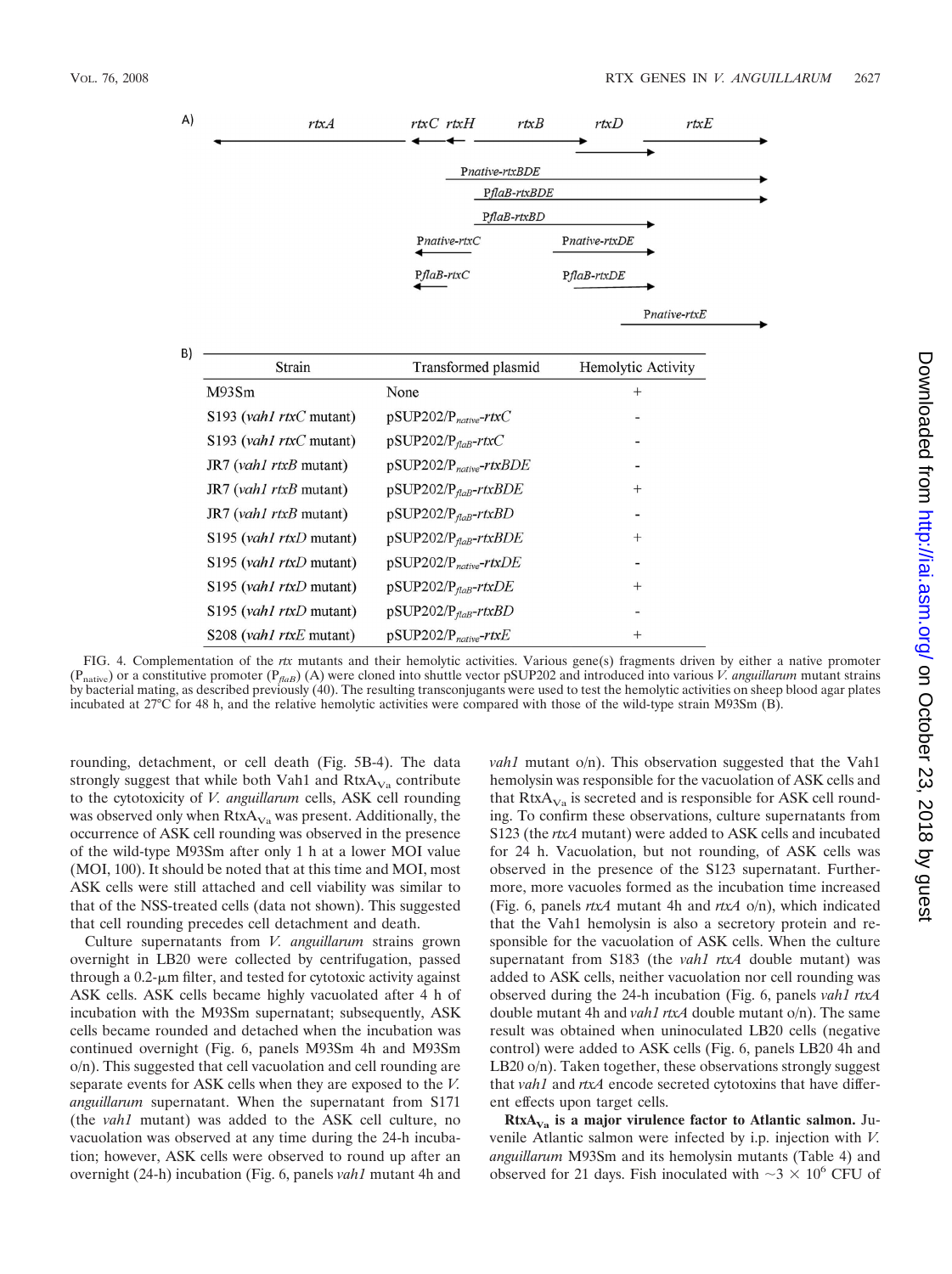

FIG. 5. The cytotoxicity of *V. anguillarum* M93Sm and hemolysin mutant strains against ASK cells. (A) ASK cells were treated with M93Sm and its derivative hemolysin mutants at an MOI of 500 for 4 h. Determination of the ASK cell density and viability is described in Materials and Methods and was carried out using a trypan blue dye exclusion assay. Bars represent the standard deviations of three independent measurements. *P* values above each bar of assays were calculated by *t* test analysis. (B) The morphological changes of treated ASK cells were observed by inverted microscopy at a magnification of  $\times$ 100. ASK cells were incubated for 1 h with NSS-washed *V. anguillarum* cells at an MOI of 100. The *V. anguillarum* strains added were M93Sm (B-1), S171 (*vah1* mutant) (B-2), S123 (*rtxA* mutant) (B-3), S183 (*vah1 rtxA* double mutant) (B-4), and mock (NSS).

the wild-type strain M93Sm suffered 100% mortality by 3 days, while fish inoculated with  $\sim$ 3  $\times$  10<sup>5</sup> CFU suffered 60% mortality by 5 days and 40% mortality by 9 days with an inoculation of  $\sim$ 3  $\times$  10<sup>4</sup> CFU. Similar levels of killing were observed with fish infected with S171 (the *vah1* mutant), with 100% mortality at a dose of 2.9  $\times$  10<sup>6</sup> CFU, 60% mortality at 2.9  $\times$  10<sup>5</sup> CFU, and 20% mortality when inoculated with  $2.9 \times 10^4$  CFU. The data indicated that the *vah1* mutant showed no significant change in virulence compared with the wild-type strain M93Sm. In contrast, no deaths by vibriosis were observed when fish were inoculated with either the *rtxA* mutant S123 or the *vah1 rtxA* double mutant S183. Taken together, these observations strongly suggest that the RtxA hemolysin is a major virulence factor of *V. anguillarum* and that the mutation in *rtxA* results in avirulence to Atlantic salmon.

#### **DISCUSSION**

The hemolytic activity of *V. anguillarum* cells has been suggested to be a virulence factor during the infection of fish. The *vah1* gene was the first hemolysin gene identified in *V. anguillarum* (27). Studies demonstrated that *vah1* is distributed widely in *V. anguillarum* strains and is found in serotypes A to I (27); however, additional genes, besides *vah1*, have been found to contribute to the hemolytic activity of *V. anguillarum* cells. Rodkhum et al. (41) demonstrated that there are four additional hemolysin genes (*vah2* to *vah5*) in *V. anguillarum* strain H775-3. Rock and Nelson (40) showed that the mutation of *vah1* had no effect on the hemolytic activity of *V. anguillarum* M93Sm on sheep blood agar, implying that there was an additional hemolysin that contributed to the hemolytic activity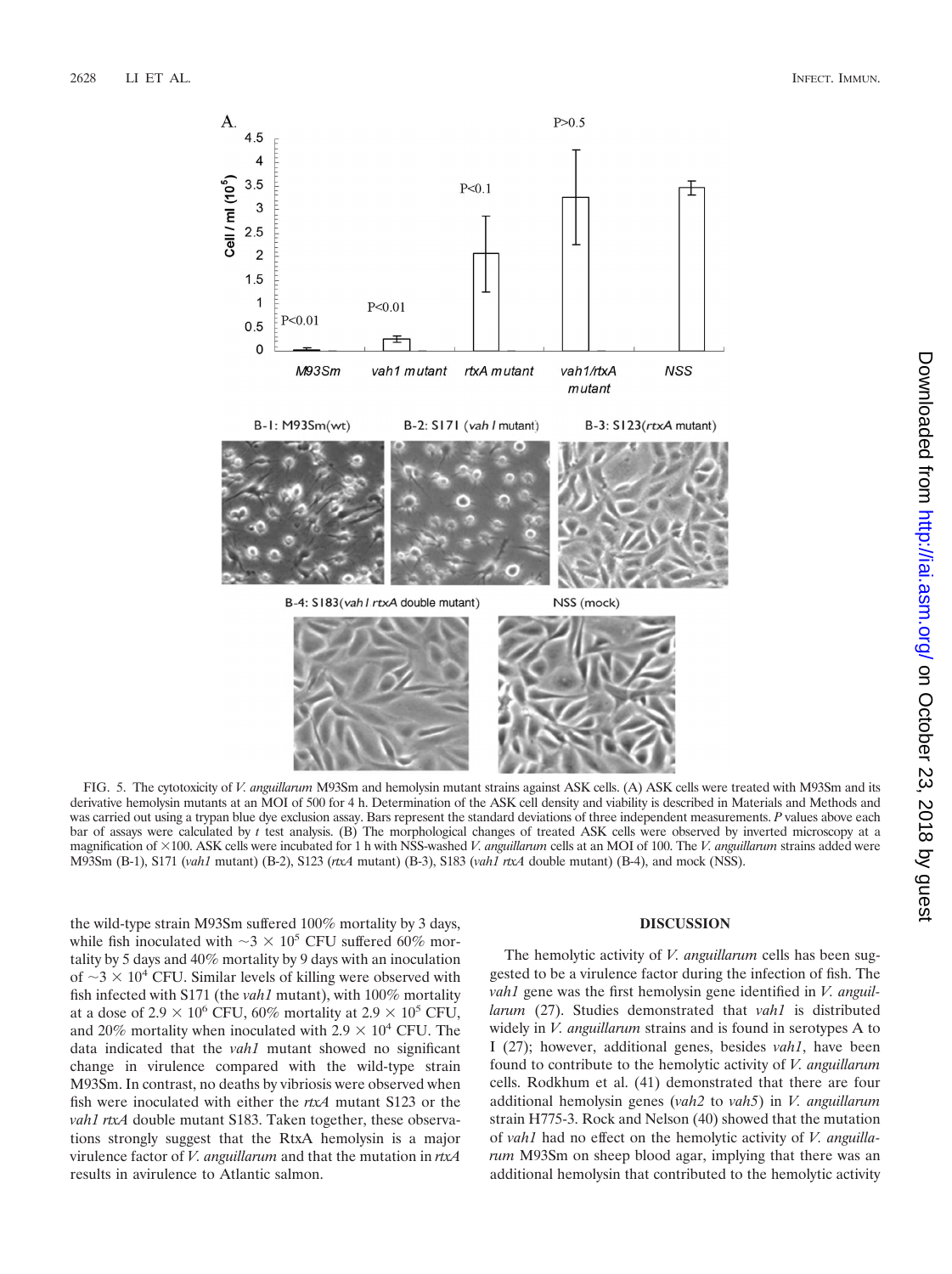

FIG. 6. Morphological changes to ASK cells caused by culture supernatants from the *V. anguillarum* wild-type M93Sm and hemolysin mutant strains observed by inverted microscopy (magnification,  $\times$ 100). ASK cells were exposed to overnight (o/n) culture supernatants for 4 h (top row) and for 24 h (bottom row). The *V. anguillarum* strains from which the supernatants were obtained are indicated at the top of each photo.

of this strain. Additionally, mutations that knocked out the activity of the adjacent divergently transcribed gene (*plp*) increased hemolytic activity by increasing the transcription of *vah1*. In this study, mini-Tn*10*Km mutagenesis was performed with *V. anguillarum* JR1, a *vah1* knock-out mutant (40) to obtain the hemolysin-negative mutant JR7 (Fig. 1). The regions surrounding the mini-Tn*10*Km insertion were cloned and sequenced, revealing an *rtx* operon with six genes, *rtxACHBDE* (Fig. 2), where *rtxA* encodes the toxin, *rtxC* encodes the toxin activator (acylase), *rtxH* encodes a conserved hypothetical protein, and *rtxBDE* encode three secretion proteins.

Single-insertion mutations created in *rtx* genes did not eliminate hemolytic activity. These single mutants exhibited hemolytic activity similar to that of the wild-type strain M93Sm (Fig. 1). However, double mutations in *vah1* and any of the *rtx* genes

TABLE 4. Virulence of *V. anguillarum* strains in juvenile Atlantic salmon

| Strain                     | Dose/fish<br>(CFU)   | Total<br>$%$ of<br>mortality | No. of days<br>until death<br>(no. of fish/total fish) <sup><i>a</i></sup> |
|----------------------------|----------------------|------------------------------|----------------------------------------------------------------------------|
| M93Sm                      | $3.01 \times 10^{6}$ | 100                          | 2(2/5), 3(5/5)                                                             |
|                            | $3.01 \times 10^{5}$ | 60                           | 3(2/5), 5(3/5)                                                             |
|                            | $3.01 \times 10^{4}$ | 40                           | 6(1/5), 9(2/5)                                                             |
| S171 ( <i>vah1</i> mutant) | $2.9 \times 10^{6}$  | 100                          | 2(3/5), 3(5/5)                                                             |
|                            | $2.9 \times 10^5$    | 60                           | 4(1/5), 5(3/5)                                                             |
|                            | $2.9 \times 10^{4}$  | 20                           | 2(1/5)                                                                     |
| $$123$ (rtxA mutant)       | $1.0 \times 10^{6}$  | $\theta$                     | $NA^b$                                                                     |
|                            | $1.0 \times 10^{5}$  | $\theta$                     | $NA^b$                                                                     |
|                            | $1.0 \times 10^{4}$  | 0                            | $NA^b$                                                                     |
| $$183$ (vah1 rtxA          | $4.7 \times 10^{6}$  | $\theta$                     | $NA^c$                                                                     |
| double mutant)             | $4.7 \times 10^{5}$  | $\theta$                     | $NA^c$                                                                     |
|                            | $4.7 \times 10^{4}$  | 0                            | $NA^b$                                                                     |
| Control (NSS)              |                      | 0                            | $NA^b$                                                                     |

*<sup>a</sup>* NA, not applicable.

*<sup>b</sup>* No fish deaths occurred during the 21-day experiment.

<sup>*c*</sup> One fish in the  $4.7 \times 10^6$  cells/dose group died at day 8, and two fish in the  $4.7 \times 10^5$  cells/dose group died at day 12; however, no *V. anguillarum* cells could be isolated on LB20-Sm<sup>200</sup> plates from the dead fish, and no clinical symptoms of vibriosis were observed.

resulted in a hemolysis-negative phenotype (Fig. 1), demonstrating that the *rtx* operon is a second hemolysin gene cluster in *V. anguillarum* M93Sm. These data, consistent with that of Rock and Nelson (40), demonstrate that hemolytic activity in *V. anguillarum* M93Sm is the result of two clusters of hemolysin genes, the *vah1* cluster and the *rtx* cluster.

RTX toxins are a diverse group of protein toxins synthesized by many gram-negative bacteria. Members of the RTX toxin family have been identified as cytolytic toxins, metalloproteases, lipases, and adenylate cyclases. They include *E. coli* hemolysin HlyA (35), *V. cholerae* cytotoxin RtxA (32), *V. vulnificus* cytotoxin RtxA (31), and *B. pertussis* adenylate cyclase CyaA (4, 26). Most RTX toxins are proteins with a molecular mass ranging from 100 kDa to  $>400$  kDa and are posttranslationally activated by acylation via a specific acyltransferase. The repeated structure of RTX toxin proteins, which gave them their name, is composed typically of repeated glycine-rich nonapeptides binding  $Ca^{2+}$  on the C-terminal half of the protein (20). The N-terminal sequence of RTX toxins is thought to contain sequences that are responsible for binding to target cells and promoting the formation of cation-selective pores (4, 35). It is interesting that while  $RtxA<sub>Va</sub>$  has typical glycine-rich nonapeptide repeats, closer inspection revealed that the repeats may actually be 18-mer repeats. That is, instead of the usual 9-residue (GGXGXDXXX) repeats, an extra 9 amino acid residues are added to each repeat, resulting in an 18 residue consensus motif, GGXGXDXXVXXGXXNXXX. For  $RtxA<sub>Va</sub>$ , these repeats are found at the C-terminal end of the protein (amino acid residues 4031 to 4165) (Fig. 7B). Lin et al. (32) also found 18-residue GD-rich repeats at the C-terminal end of the RtxA toxin of *V. cholerae*. Additionally, we found that  $RtxA<sub>Va</sub>$  contains a novel 19-amino-acid repeat with the consensus motif GX(A/G)N(I/V)XT(K/H)VGDGXXXXXXX (RtxA<sub>Va</sub>, amino acids 784 to 1354) (Fig. 7A). This novel 19-amino-acid repeat is very similar to the 19-amino-acid repeat found in *V. cholerae*, with the consensus sequence of GXAN(I/V)XT(K/H)V GDGXTVAVMX (32). Recently, Satchell (42) demonstrated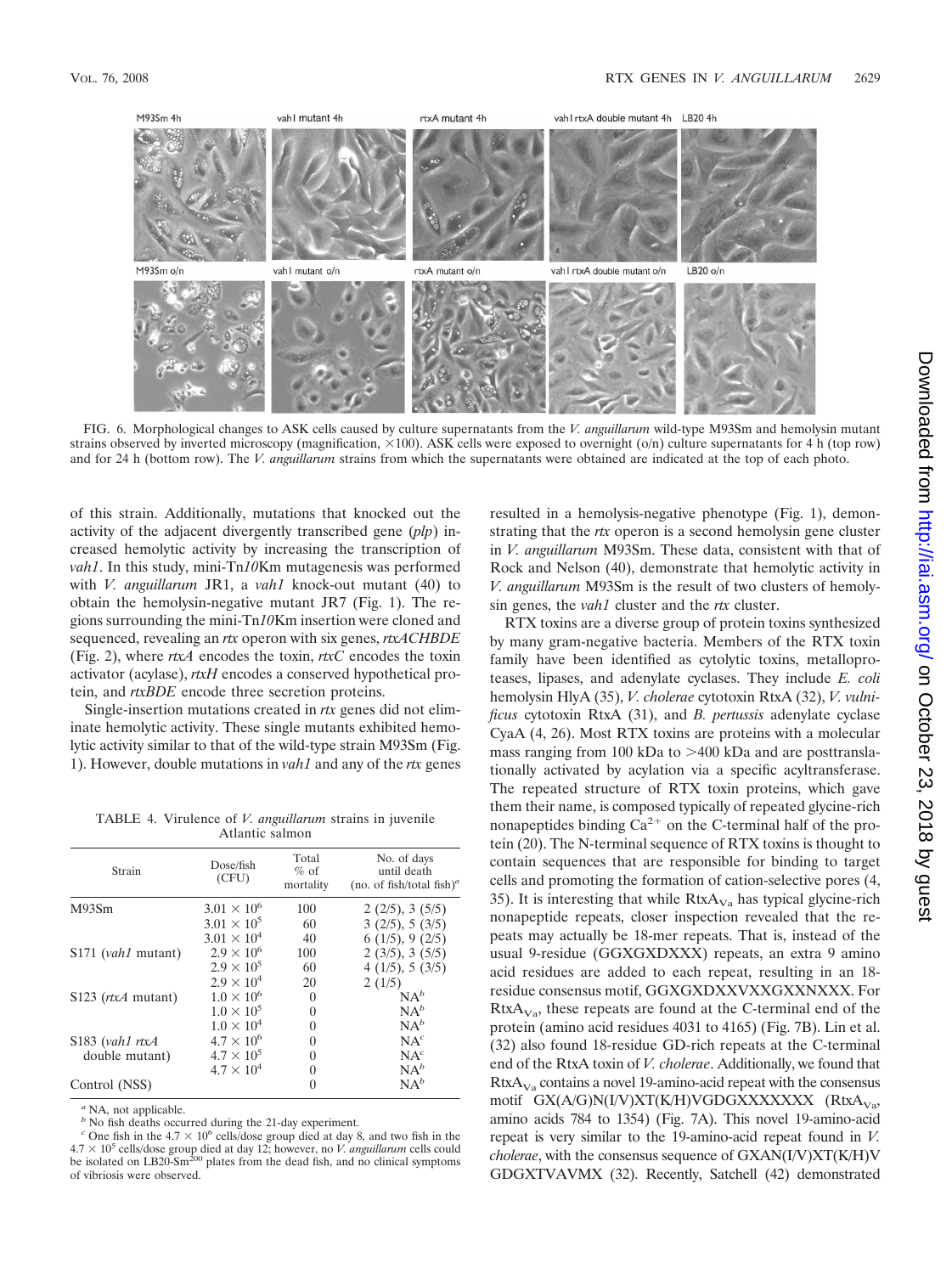

FIG. 7. Features of  $RtxA<sub>Va</sub>$  toxin. (A) Conserved domains found in RtxA<sub>Va</sub>. NR, novel repeat or B-repeat (amino acids 784 to 1354); Tol-A like, domain (amino acids 1609 to 1868); Hydrolase fold, amino acids 2728 to 2808; GD-R, GD-rich repeat or C repeat (amino acids 4031 to 4265). (B) The GD-rich repeats and consensus sequences found in the C-terminal portion of  $RtxA<sub>Va</sub>$ . Gray highlights indicate the consensus repeat residues.

that MARTX toxins are distinguished from other RTX toxins by the large number of primary sequences composed of glycine-rich repeats. The author noted that there are three conserved repeat regions in the MARTX toxin family, termed the A, B, and C repeats. The A repeats are 20-amino-acid repeats located near the N terminus. The B repeats (originally novel repeats) are 19-amino-acid repeats just downstream of the A repeats. The C repeats are 18-amino-acid GD-rich repeats of the C-terminal region. Similar repeat regions in the *rtxA* gene indicate that  $RtxA<sub>Va</sub>$  also is a member of MARTX toxin family. We also found two conserved domains by using a search of the CDD (34). One domain is located at amino acid residues 2728 to 2808 and appears to be an alpha/beta hydrolase fold (NCBI Conserved Domains database no. pfam00561). The other domain is located at amino acid residues 1609 to 1868. This domain is similar to a TolA-like protein (pfam06519). The function of these domains in  $RtxA<sub>Va</sub>$  toxin is unknown.

In *V. cholerae*, RtxA functions as cytotoxin that causes cell rounding and depolymerization of actin stress fibers in a broad range of cell types. The depolymerized actin monomers are covalently cross-linked into polymers (22, 32). In our studies, *V. anguillarum* strains containing an intact *rtxA* gene (M93Sm or S171) caused ASK cells to round, detach, and die (Fig. 5). No rounding was observed with ASK cells treated with strains lacking a functional *rtxA* gene (S123 or S183). It has been shown for RtxA of *V. cholerae* that an ACD is responsible for actin cross-linking but not for cell rounding (11, 43). Furthermore, analysis of RtxA sequences from both *V. vulnificus* (43) and *V. anguillarum* reveals that neither protein contains an ACD. These analyses are consistent with those of Sheahan and Satchell (44; unpublished data in Cordero et al. [12]), who were unable to detect actin cross-linking by *V. vulnificus* RtxA.

Similarly, we were also unable to detect actin cross-linking by *V. anguillarum* RtxA (data not shown). However, as noted above, the RtxA toxin of both *V. vulnificus* (31) and *V. anguillarum* M93Sm (Fig. 5 and 6) causes target cell rounding, which implies that cell rounding caused by the RtxA of *Vibrio* species is triggered by a domain common to all *Vibrio* RtxA toxins. Interestingly, deletion of the ACD domain from the RtxA of *V. cholerae* does not completely eliminate the ability to cause cell rounding in target cells. The resulting slow cell rounding is thought to occur due to the inactivation of small Rho GTPases by the Rho inactivation domain (RID) in RtxA of *V. cholerae* (44). A homologue of the RID domain was also identified in  $RtxA<sub>Va</sub>$ ; however, the contribution of the RID to cell rounding and cytotoxicity by  $RtxA<sub>Va</sub>$  needs to be investigated further.

The cytotoxicity assay using ASK cells revealed that Vah1 and  $RtxA<sub>Va</sub>$  are both exotoxins and each has a distinct effect on ASK cells. Our data demonstrate that the culture supernatant from an overnight culture of S171 (the *vah1* mutant) caused ASK cell rounding, while the culture supernatant from S123 (the *rtxA* mutant) caused ASK cell vacuolation (Fig. 6). Culture supernatants from M93Sm caused both rounding and vacuolation, while supernatants from S183 (the *rtxA vah1* double mutant) had no effect on ASK cells. Previously, it was found that the HlyA hemolysin of *V. cholerae* causes vacuolation in many types of eukaryotic cells (10, 19, 38). HlyA shares strong homology (76%) with Vah1 of *V*. *anguillarum*. Chakraborty et al. (8) also indentified a cytotoxin in *V. fluvialis* which has 81% homology to HlyA of *V. cholerae* and also causes the vacuolation of HeLa cells. Taken together, the data strongly suggest that Vah1 of *V. anguillarum* M93Sm causes vacuolation of ASK cells. The data also suggest that the two hemolysins/cytotoxins Vah1 and RtxA have different mechanisms for cytotoxic activity and that the two toxins work synergistically to increase the cytotoxicity of M93Sm for ASK cells (Fig. 5A).

Our fish infection studies (Table 4) revealed that *rtxA* is a major contributor of virulence. Strains of *V. anguillarum* that lacked a functional *rtxA* gene were avirulent. In contrast, the *vah1* mutant strain S171 exhibited no decrease in virulence compared to the wild-type strain M93Sm. These results are similar to those of Fullner et al. (21) for *V. cholerae* in which RtxA was found to be a major accessory toxin. However, the deletion of *hlyA* (a homologue of *vah1*) from *V. cholerae* did not affect virulence in the murine pulmonary model, but *hlyA* contributed predominately to the virulence in the adult mouse intestinal infection model, with *rtxA* playing a secondary role (39). In contrast, the Vvh toxin of *V. vulnificus*, also a homologue of Vah1, is thought to contribute directly to virulence by causing vasodilation and hypotensive septic shock (30). Our data clearly show that  $RtxA<sub>Va</sub>$  is a major virulence factor in fish infection by i.p. injection. Additionally,  $RtxA<sub>Va</sub>$  appears to have a strong cytotoxic effect against fish erythrocyte and macrophage cells (unpublished data). It will be interesting to discover whether RtxA plays a role during the initial invasion of the fish across the intestinal epithelium during infections of fish by immersion or anal intubation.

It is interesting to note that while *rtx* gene clusters in *Vibrio* species are highly conserved, retaining strong protein homologies and gene arrangements (Fig. 2 and Table 3), the flanking genes surrounding the *rtx* genes differ among *V. cholerae*, *V. vulnificus*, and *V. anguillarum* (Fig. 2). Lin et al. (32) demon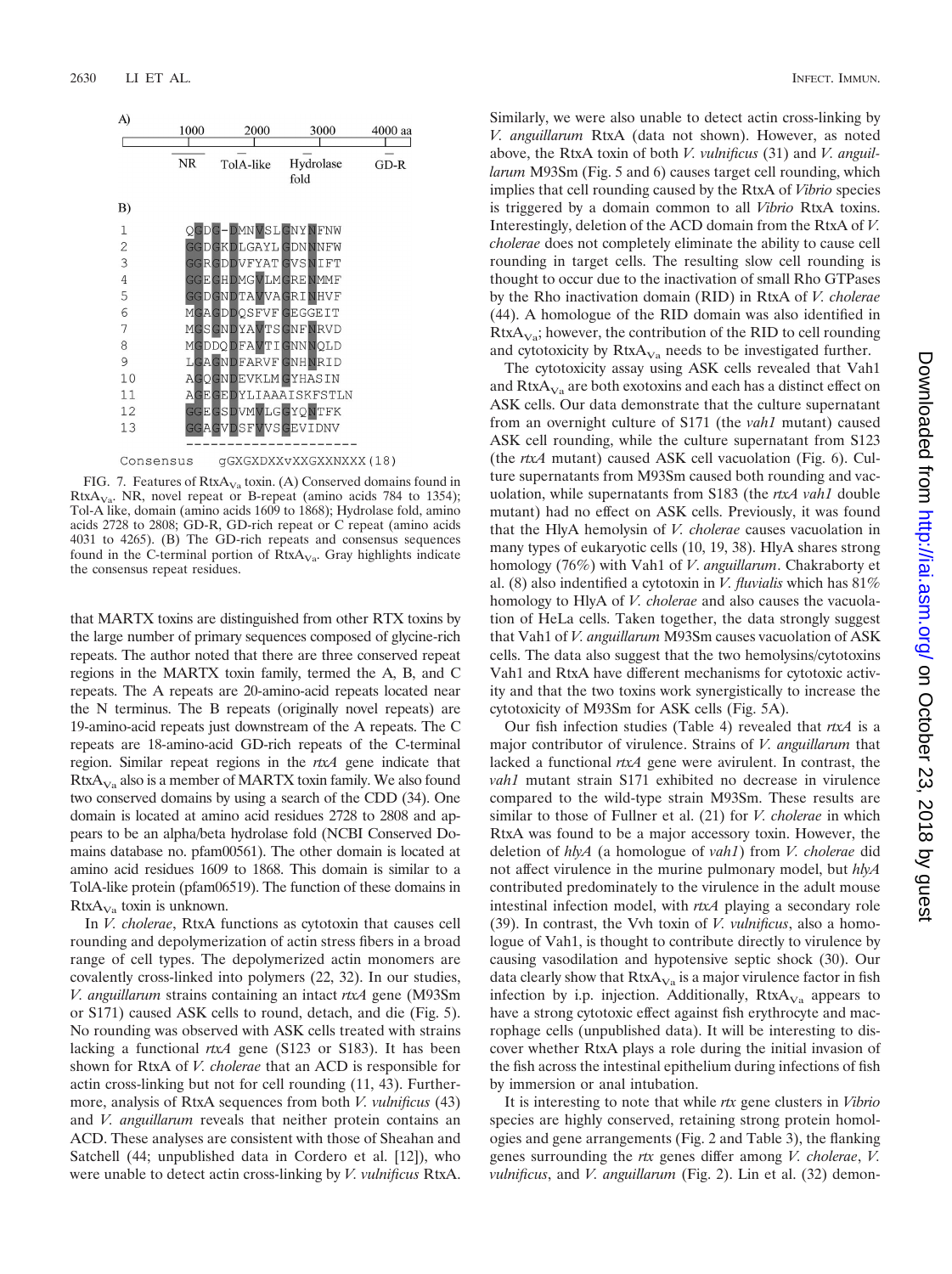strated that the *rtx* operon in *V. cholerae* is adjacent to the CTX prophage and is considered part of a pathogenicity island. However, they also found that the 5' end of rtxA, all of rtxC, and the 5' end of *rtxB* were deleted in classical biotypes of *V*. *cholerae*. The authors suggested that the acquisition of the *rtx* operon predated the acquisition of the CTX element. In contrast, the *rtx* operons in both *V. anguillarum* and *V. vulnificus* are flanked by different sets of housekeeping genes and are not associated with obvious pathogenicity islands. The similarity of *rtx* operons and the distinct flanking sequences among *Vibrio* species suggests that the *rtx* operon was probably transferred horizontally between *Vibrio* species.

Rtx toxins are secreted by a TISS (6), which consists of an ATP-binding protein (i.e.,  $RtxB<sub>Va</sub>$  and RtxE<sub>Va</sub>) and a membrane-fusion protein ( $RtxD_{Va}$ ). In *V. anguillarum*, the deduced amino acid sequences of the three secretion proteins (encoded by  $rtxBDE<sub>Va</sub>$ ) of the  $rtx$  operon show high degrees of amino acid sequence similarity with other *rtx* operons. For example, for  $rtxB<sub>Va</sub>$  the deduced encoded protein sequence has a 63% similarity to that of *E. coli* HlyB and an 81% similarity to that of *V. vulnificus* RtxB (Table 3). Comparison of the *rtx* secretion genes from various bacterial species revealed an interesting difference among the secretion systems regarding the presence or absence of *rtxE*. We found, using BLASTx, that *rtxE* is broadly distributed among *rtx* operons that contain the larger versions of RtxA  $(>3,000)$  amino acid residues long), such as those found in *Vibrio*, *Yersinia*, and *Aeromonas* species (Table 3), while *rtxE* is not found in *rtx* operons with smaller RtxA proteins, such as those in *E. coli*, *B. pertussis*, and *Pasteurella* species. Boardman and Satchell (6) suggested that the secretion system containing *rtxE* is an atypical TISS and thought that RtxB and RtxE might form a heterodimer during the secretion of RtxA in *V*. *cholerae*. Our data suggest that a similar secretion mechanism exists in *V. anguillarum*. Furthermore, secretion of RtxA also requires an additional unlinked gene, *tolC* (5). However, we have not yet identified a *tolC* homologue in *V. anguillarum* M93Sm.

Finally, our data indicate that *rtxC* and *rtxA* are cotranscribed, as are *rtxB*, *rtxD*, and *rtxE*. We also found an *rtxH* homologue, which Liu et al. (33) demonstrated was cotranscribed with *rtxC* and *rtxA* in *V. vulnificus*. The regulation of *rtx* transcription by *rtxH* or other factors is currently under investigation.

#### **ACKNOWLEDGMENT**

This work was supported by the National Research Initiative of the USDA Cooperative State Research, Education, and Extension Service, grant no. 2005-35204-16294, awarded to D.R.N.

#### **REFERENCES**

- 1. **Austin, B., and D. A. Austin.** 1999. Characteristics of the pathogens. Bacterial fish pathogens: disease of farmed and wild fish, 3rd ed. Praxis Publishing Co., London, United Kingdom.
- 2. **Bauer, M. E., and R. A. Welch.** 1996. Characterization of an RTX toxin from enterohemorrhagic *Escherichia coli* O157:H7. Infect. Immun. **64:**167–175.
- 3. **Baumann, U., S. Wu, K. M. Flaherty, and D. B. McKay.** 1993. Threedimensional structure of the alkaline protease of *Pseudomonas aeruginosa*: a two-domain protein with a calcium binding parallel beta roll motif. EMBO J. **12:**3357–3364.
- 4. **Benz, R., E. Maier, D. Ladant, A. Ullmann, and P. Sebo.** 1994. Adenylate cyclase toxin (CyaA) of Bordetella pertussis. Evidence for the formation of small ion-permeable channels and comparison with HlyA of *Escherichia coli*. J. Biol. Chem. **269:**27231–27239.
- 5. **Bina, J. E., and J. J. Mekalanos.** 2001. *Vibrio cholerae tolC* is required for bile resistance and colonization. Infect. Immun. **69:**4681–4685.
- 6. **Boardman, B. K., and K. J. Satchell.** 2004. *Vibrio cholerae* strains with mutations in an atypical type I secretion system accumulate RTX toxin intracellularly. J. Bacteriol. **186:**8137–8143.
- 7. **Carroll, J. A., P. E. Stewart, P. Rosa, A. F. Elias, and C. F. Garon.** 2003. An enhanced GFP reporter system to monitor gene expression in *Borrelia burgdorferi*. Microbiology **149:**1819–1828.
- 8. **Chakraborty, R., S. Chakraborty, K. De, S. Sinha, A. K. Mukhopadhyay, J. Khanam, T. Ramamurthy, Y. Takeda, S. K. Bhattacharya, and G. B. Nair.** 2005. Cytotoxic and cell vacuolating activity of *Vibrio fluvialis* isolated from paediatric patients with diarrhoea. J. Med. Microbiol. **54:**707–716.
- 9. **Chen, C. Y., K. M. Wu, Y. C. Chang, C. H. Chang, H. C. Tsai, T. L. Liao, Y. M. Liu, H. J. Chen, A. B. Shen, J. C. Li, T. L. Su, C. P. Shao, C. T. Lee, L. I. Hor, and S. F. Tsai.** 2003. Comparative genome analysis of *Vibrio vulnificus*, a marine pathogen. Genome Res. **13:**2577–2587.
- 10. **Coelho, A., J. R. Andrade, A. C. Vicente, and V. J. Dirita.** 2000. Cytotoxic cell vacuolating activity from *Vibrio cholerae* hemolysin. Infect. Immun. **68:**1700– 1705.
- 11. **Cordero, C. L., D. S. Kudryashov, E. Reisler, and K. J. Satchell.** 2006. The actin cross-linking domain of the *Vibrio cholerae* RTX toxin directly catalyzes the covalent cross-linking of actin. J. Biol. Chem. **281:**32366–32374.
- 12. **Cordero, C. L., S. Sozhamannan, and K. J. Satchell.** 2007. RTX toxin actin cross-linking activity in clinical and environmental isolates of *Vibrio cholerae*. J. Clin. Microbiol. **45:**2289–2292.
- 13. **Denkin, S. M., and D. R. Nelson.** 1999. Induction of protease activity in *Vibrio anguillarum* by gastrointestinal mucus. Appl. Environ Microbiol. **65:** 3555–3560.
- 14. **Denkin, S. M., and D. R. Nelson.** 2004. Regulation of *Vibrio anguillarum empA* metalloprotease expression and its role in virulence. Appl. Environ. Microbiol. **70:**4193–4204.
- 15. **Denkin, S. M., P. Sekaric, and D. R. Nelson.** 2004. Gel shift analysis of the *empA* promoter region in *Vibrio anguillarum*. BMC Microbiol. **4:**42.
- 16. **Di Lorenzo, M., M. Stork, M. E. Tolmasky, L. A. Actis, D. Farrell, T. J. Welch, L. M. Crosa, A. M. Wertheimer, Q. Chen, P. Salinas, L. Waldbeser, and J. H. Crosa.** 2003. Complete sequence of virulence plasmid pJM1 from the marine fish pathogen *Vibrio anguillarum* strain 775. J. Bacteriol. **185:** 5822–5830.
- 17. **Eggers, C. H., M. J. Caimano, M. L. Clawson, W. G. Miller, D. S. Samuels, and J. D. Radolf.** 2002. Identification of loci critical for replication and compatibility of a *Borrelia burgdorferi* cp32 plasmid and use of a cp32-based shuttle vector for the expression of fluorescent reporters in the Lyme disease spirochaete. Mol. Microbiol. **43:**281–295.
- 18. **Egidius, E.** 1987. Vibriosis: pathogenicity and pathology. Aquaculture **7:**15–28.
- 19. **Figueroa-Arredondo, P., J. E. Heuser, N. S. Akopyants, J. H. Morisaki, S. Giono-Cerezo, F. Enriquez-Rincon, and D. E. Berg.** 2001. Cell vacuolation caused by *Vibrio cholerae* hemolysin. Infect. Immun. **69:**1613–1624.
- 20. **Frey, J., and P. Kuhnert.** 2002. RTX toxins in *Pasteurellaceae*. Int. J. Med. Microbiol. **292:**149–158.
- 21. **Fullner, K. J., J. C. Boucher, M. A. Hanes, G. K. Haines, 3rd, B. M. Meehan, C. Walchle, P. J. Sansonetti, and J. J. Mekalanos.** 2002. The contribution of accessory toxins of *Vibrio cholerae* O1 El Tor to the proinflammatory response in a murine pulmonary cholera model. J. Exp. Med. **195:**1455–1462.
- 22. **Fullner, K. J., and J. J. Mekalanos.** 2000. In vivo covalent cross-linking of cellular actin by the *Vibrio cholerae* RTX toxin. EMBO J. **19:**5315–5323.
- 23. **Garcia, T., K. Otto, S. Kjelleberg, and D. R. Nelson.** 1997. Growth of *Vibrio anguillarum* in salmon intestinal mucus. Appl. Environ. Microbiol. **63:**1034– 1039.
- 24. **Gish, W., and D. J. States.** 1993. Identification of protein coding regions by database similarity search. Nat. Genet. **3:**266–272.
- 25. **Herrero, M., V. de Lorenzo, and K. N. Timmis.** 1990. Transposon vectors containing non-antibiotic resistance selection markers for cloning and stable chromosomal insertion of foreign genes in gram-negative bacteria. J. Bacteriol. **172:**6557–6567.
- 26. **Hewlett, E. L., K. J. Kim, S. J. Lee, and M. C. Gray.** 2000. Adenylate cyclase toxin from *Bordetella pertussis*: current concepts and problems in the study of toxin functions. Int. J. Med. Microbiol. **290:**333–335.
- 27. **Hirono, I., T. Masuda, and T. Aoki.** 1996. Cloning and detection of the hemolysin gene of *Vibrio anguillarum*. Microb. Pathog. **21:**173–182.
- 28. **Jansen, R., J. Briaire, E. M. Kamp, A. L. Gielkens, and M. A. Smits.** 1993. Cloning and characterization of the *Actinobacillus pleuropneumoniae*-RTXtoxin III (ApxIII) gene. Infect. Immun. **61:**947–954.
- 29. **Jansen, R., J. Briaire, E. M. Kamp, A. L. Gielkens, and M. A. Smits.** 1993. Structural analysis of the *Actinobacillus pleuropneumoniae*-RTX-toxin I (ApxI) operon. Infect. Immun. **61:**3688–3695.
- 30. **Kook, H., S. E. Lee, Y. H. Baik, S. S. Chung, and J. H. Rhee.** 1996. *Vibrio vulnificus* hemolysin dilates rat thoracic aorta by activating guanylate cyclase. Life Sci. **59:**PL41–PL47.
- 31. **Lee, J. H., M. W. Kim, B. S. Kim, S. M. Kim, B. C. Lee, T. S. Kim, and S. H. Choi.** 2007. Identification and characterization of the *Vibrio vulnificus rtxA* essential for cytotoxicity in vitro and virulence in mice. J. Microbiol. **45:**146– 152.
- 32. **Lin, W., K. J. Fullner, R. Clayton, J. A. Sexton, M. B. Rogers, K. E. Calia,**